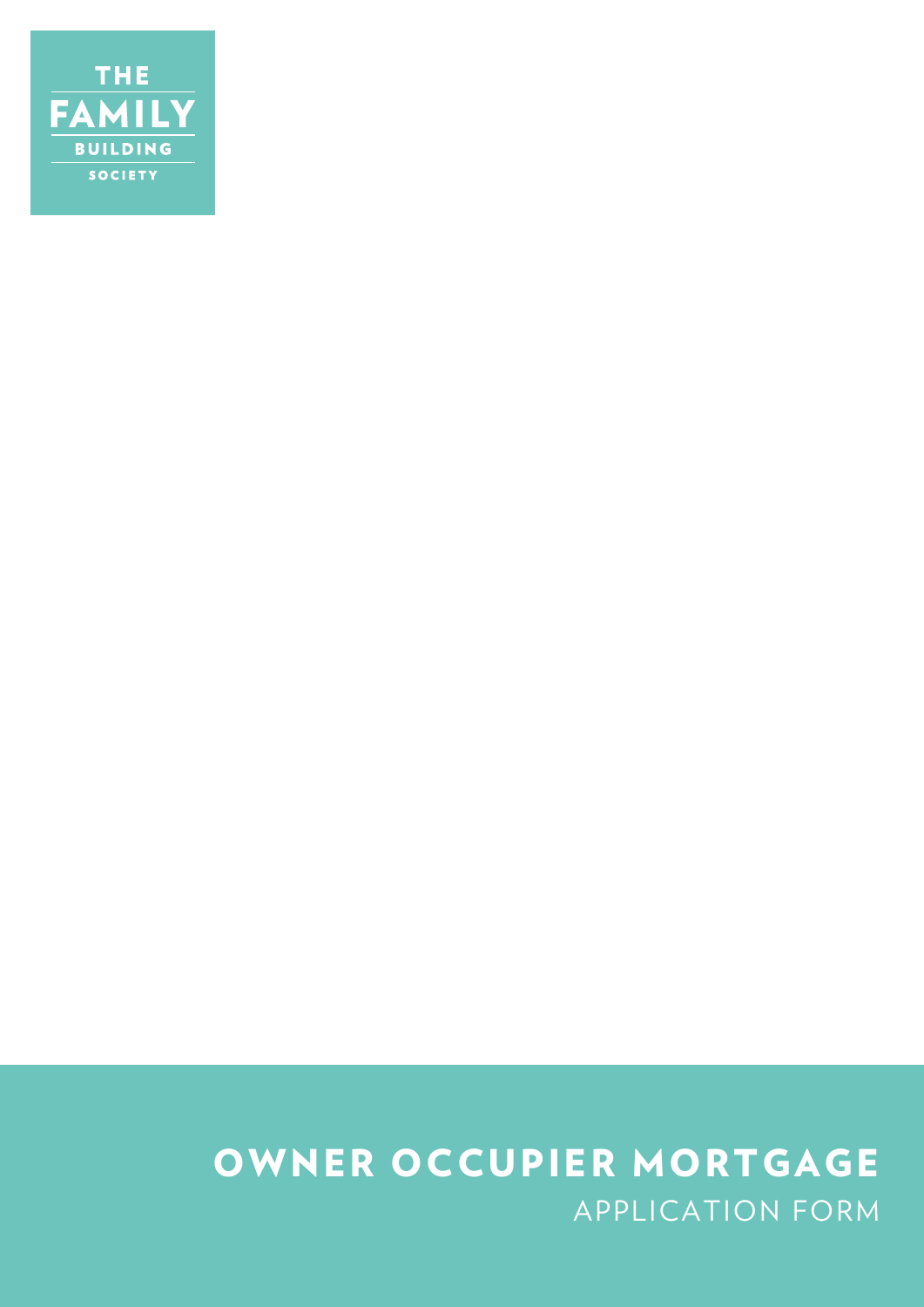#### SOURCE OF APPLICATION

HOW DID YOU LEARN ABOUT THE SOCIETY?

|                                                                                         | ARE ANY OF THE APPLICANTS ALREADY EXISTING ACCOUNT HOLDERS WITH EITHER FAMILY BUILDING SOCIETY<br>OR NATIONAL COUNTIES BUILDING SOCIETY?                                                                                                                                                                                                             |                      |                                | <b>YES</b> | <b>NO</b> |
|-----------------------------------------------------------------------------------------|------------------------------------------------------------------------------------------------------------------------------------------------------------------------------------------------------------------------------------------------------------------------------------------------------------------------------------------------------|----------------------|--------------------------------|------------|-----------|
| IF YES, DO THEY HAVE A FIRST HOME SAVER OR HELPING HAND SAVER ACCOUNT WITH THE SOCIETY? | <b>YES</b>                                                                                                                                                                                                                                                                                                                                           | NO                   |                                |            |           |
| SPECIFY ACCOUNT:                                                                        |                                                                                                                                                                                                                                                                                                                                                      |                      |                                |            |           |
| <b>ACCOUNT NAME:</b>                                                                    |                                                                                                                                                                                                                                                                                                                                                      |                      | ACCOUNT NAME:                  |            |           |
| <b>ACCOUNT NUMBER:</b>                                                                  |                                                                                                                                                                                                                                                                                                                                                      |                      | <b>ACCOUNT NUMBER:</b>         |            |           |
|                                                                                         | IF THIS APPLICATION HAS BEEN SUBMITTED BY AN INTERMEDIARY PLEASE ANSWER THE FOLLOWING:                                                                                                                                                                                                                                                               |                      |                                |            |           |
|                                                                                         | DID YOU HEAR ABOUT THE SOCIETY FROM CONTACT WITH A BUSINESS DEVELOPMENT MANAGER?                                                                                                                                                                                                                                                                     |                      |                                |            |           |
|                                                                                         |                                                                                                                                                                                                                                                                                                                                                      |                      |                                | <b>YES</b> | <b>NO</b> |
|                                                                                         | DID YOU HEAR ABOUT THE SOCIETY FROM YOUR NETWORK OR A MORTGAGE CLUB?                                                                                                                                                                                                                                                                                 |                      |                                |            |           |
|                                                                                         |                                                                                                                                                                                                                                                                                                                                                      |                      |                                | <b>YES</b> | <b>NO</b> |
|                                                                                         | WHICH SOURCING SYSTEM DO YOU USE?                                                                                                                                                                                                                                                                                                                    |                      |                                |            |           |
|                                                                                         |                                                                                                                                                                                                                                                                                                                                                      |                      |                                |            |           |
|                                                                                         |                                                                                                                                                                                                                                                                                                                                                      |                      |                                |            |           |
| <b>PRE-AGREED ENQUIRIES</b>                                                             | WAS THE APPLICATION DISCUSSED WITH US OR A DECISION IN PRINCIPLE OBTAINED PRIOR TO SUBMISSION?                                                                                                                                                                                                                                                       |                      |                                | <b>YES</b> | <b>NO</b> |
| (please include any email correspondence):                                              | IF YES. PLEASE STATE WITH WHOM AND WHEN                                                                                                                                                                                                                                                                                                              |                      |                                |            |           |
|                                                                                         | In addition to ensuring you send us the minimum document requirements, stated on<br>page 4, if your client's application is complex, please tell us their circumstances and<br>full details of the purpose of borrowing. If you require more space please continue in<br>the additional information section (Section Nine - Additional Information). |                      |                                |            |           |
|                                                                                         | FOR COMPLETION BY AN INTERMEDIARY ONLY                                                                                                                                                                                                                                                                                                               |                      |                                |            |           |
|                                                                                         | This section must be completed in full when an application is submitted to the Family Building Society via an intermediary.                                                                                                                                                                                                                          |                      |                                |            |           |
| NAME:                                                                                   |                                                                                                                                                                                                                                                                                                                                                      | <b>REFERENCE NO:</b> | <b>INDIVIDUAL FS REGISTER</b>  |            |           |
| FIRM:                                                                                   |                                                                                                                                                                                                                                                                                                                                                      |                      | FIRM FS REGISTER REFERENCE NO: |            |           |

| ADDRESS: |                                                |      |           |  |
|----------|------------------------------------------------|------|-----------|--|
|          |                                                |      | POSTCODE: |  |
| PHONE:   |                                                | FAX: |           |  |
| EMAIL:   |                                                |      |           |  |
|          | IF NOT DIRECTLY AUTHORISED, NAME OF PRINCIPAL: |      |           |  |
|          | PRINCIPAL FIRM'S FS REGISTER REFERENCE NO:     |      |           |  |

2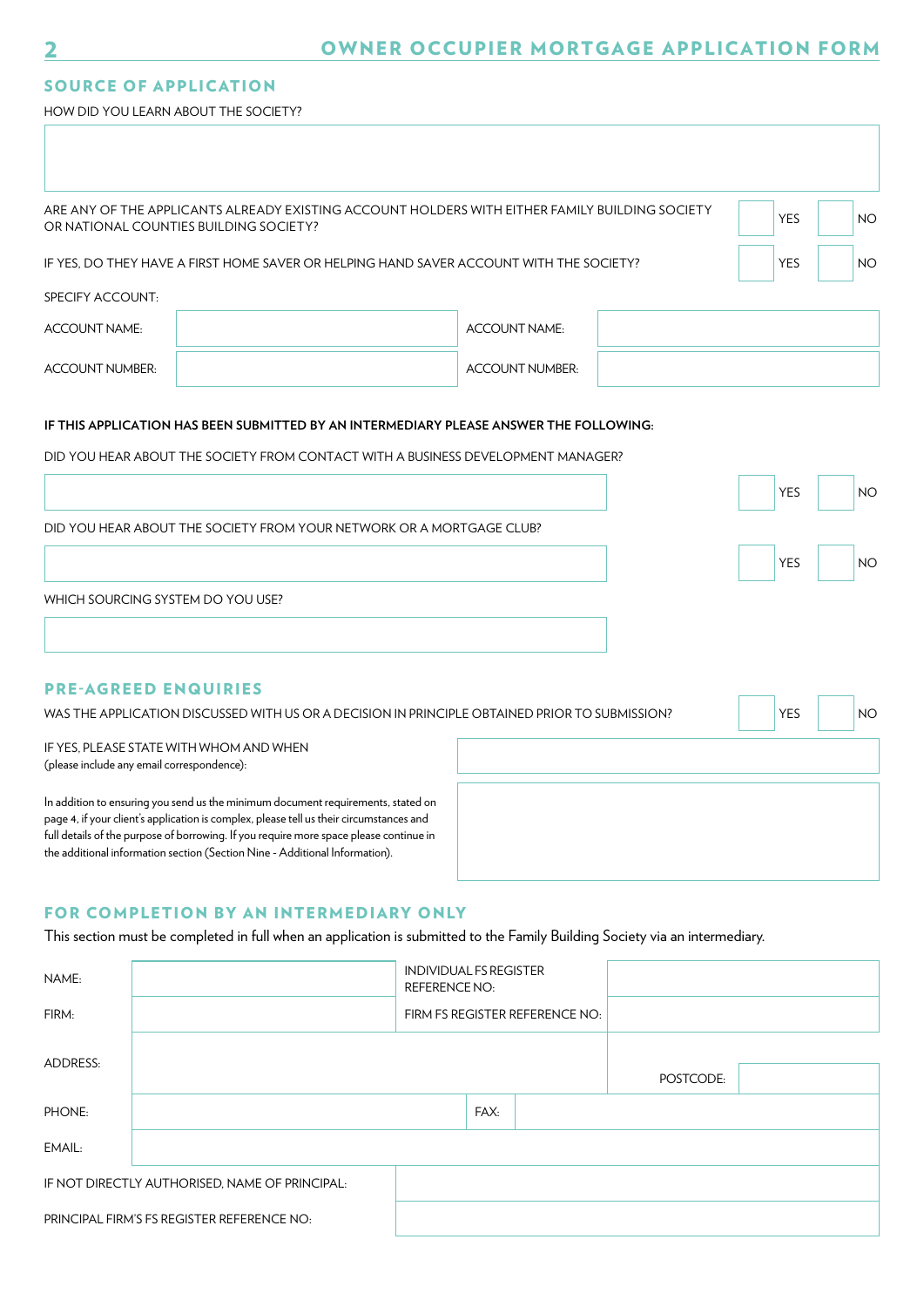IF YOU ARE SUBMITTING THIS APPLICATION VIA A MORTGAGE CLUB, NETWORK OR PACKAGER PLEASE STATE WHICH ONE:

| <b>MORTGAGE CLUB:</b>           | NETWORK:                          |
|---------------------------------|-----------------------------------|
| PACKAGER:                       | PACKAGER CONTACT<br>NAME / TEAM:  |
| PACKAGER'S<br><b>REFERENCE:</b> | PACKAGER<br><b>CONTACT EMAIL:</b> |
| PACKAGER CONTACT<br>PHONE NO.:  |                                   |

**If this application is being submitted via Premier Mortgage Services or if you are directly authorised (and are not submitting the application via another club) please provide your bank details below to enable us to pay your procuration fee directly to you:** 

| ACCOUNT NAME:                       |                                             |                                                         |                           |
|-------------------------------------|---------------------------------------------|---------------------------------------------------------|---------------------------|
| SORT CODE:                          |                                             |                                                         |                           |
| <b>ACCOUNT NUMBER:</b>              |                                             |                                                         |                           |
| LEVEL OF ADVICE GIVEN TO APPLICANT: |                                             | <b>EXECUTION ONLY</b>                                   | ADVICE AND RECOMMENDATION |
|                                     | HOW WAS YOUR ADVICE GIVEN TO THE APPLICANT? | FACE TO FACE, SUBSEQUENTLY BEING CONFIRMED IN WRITING   |                           |
|                                     |                                             | OVER THE PHONE, SUBSEQUENTLY BEING CONFIRMED IN WRITING |                           |
|                                     |                                             | IN WRITING ONLY                                         |                           |

**IF YOU ARE CHARGING THE CUSTOMER A FEE FOR YOUR SERVICE:** 

| <b>INTERMEDIARY</b>                                                           |                   | <b>PACKAGER</b>                                                               |                         |
|-------------------------------------------------------------------------------|-------------------|-------------------------------------------------------------------------------|-------------------------|
| HOW MUCH ARE YOU CHARGING:                                                    |                   | HOW MUCH ARE YOU CHARGING:                                                    |                         |
| ON APPLICATION*                                                               | £                 | ON APPLICATION*                                                               | £                       |
| AT OFFER*                                                                     | £                 | AT OFFER*                                                                     | £                       |
| ON COMPLETION*                                                                | £                 | ON COMPLETION*                                                                | £                       |
| IS YOUR FEE REFUNDABLE?<br>*Please leave blank where no fee is being charged. | <b>YES</b><br>NO. | IS YOUR FEE REFUNDABLE?<br>*Please leave blank where no fee is being charged. | <b>YES</b><br><b>NO</b> |

I confirm that the information given above is correct and that any third party who arranged, advised on or introduced this mortgage is either authorised by the Financial Conduct Authority to arrange, advise on or introduce mortgages, as appropriate, or is exempt from authorisation. Based on my knowledge of the customer the information contained in the application form is reasonable. All mortgage applications submitted by intermediaries are subject to the Society's Terms of Business, which can be found on the Checklists and Forms page of our website. I confirm that I have read and understood the Society's Terms of Business and that I agree to be bound by them. I confirm I have provided the clients with a copy of the 'How We Use Personal Information' document before submitting this application. A copy of this is available on the Checklists and Forms page of our website.

| SIGNATURE:             |                     | DATE: | <b>DD</b> | <b>MM</b> | <b>YYYY</b> |
|------------------------|---------------------|-------|-----------|-----------|-------------|
| <b>FOR OFFICE USE:</b> |                     |       |           |           |             |
| SOURCE CODE:           | <b>BRANCH CODE:</b> |       |           |           |             |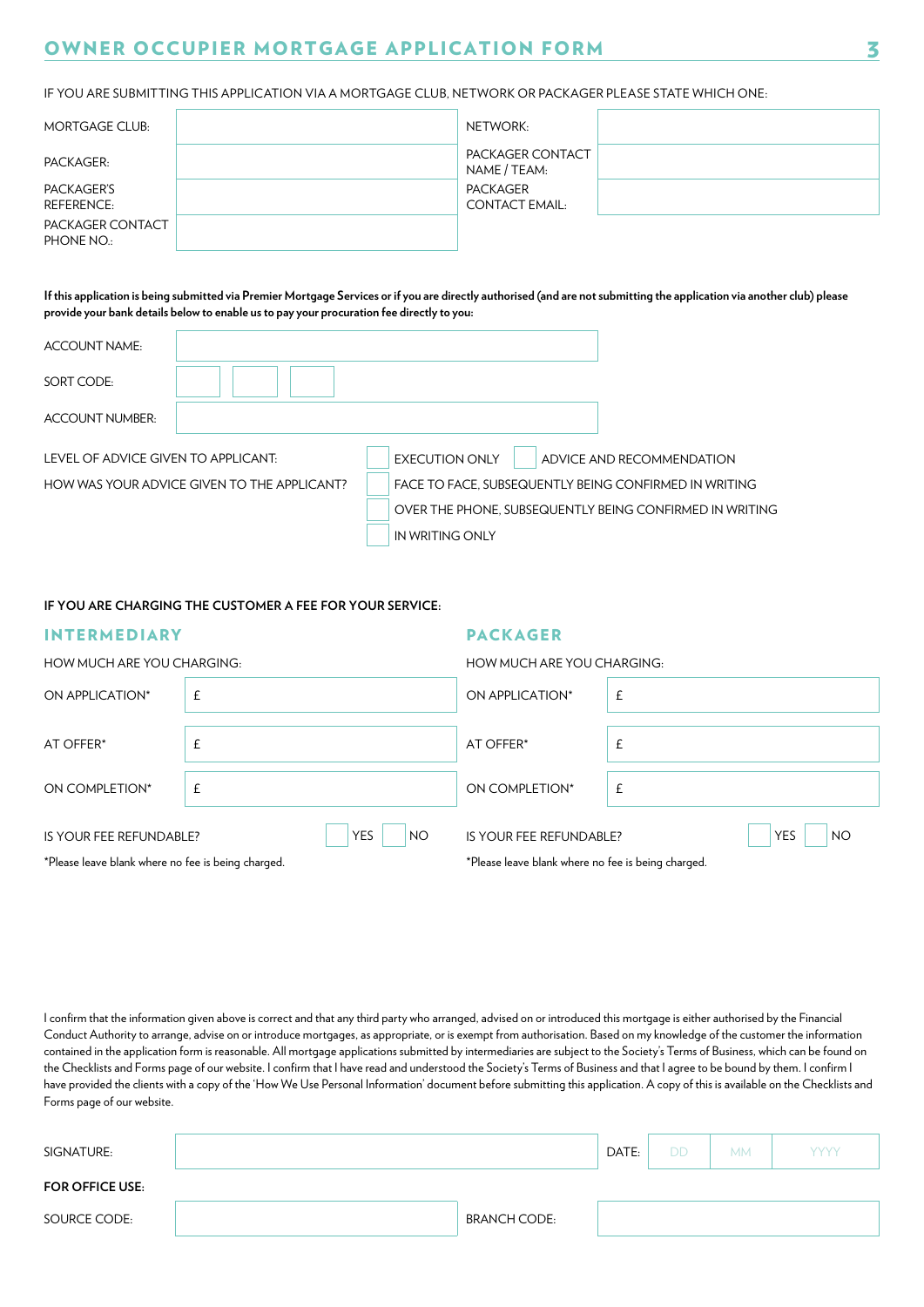П

#### DOCUMENT CHECKLIST FOR OWNER OCCUPIER MORTGAGE APPLICATIONS

**To help us process your clients' application quickly, here's a list of the minimum documents we require on receipt of the application** 

## OUR TOP TIPS TO HELP SPEED UP YOUR APPLICATION

Fully complete the application form and any required supplementary forms. Ensure these, plus the declaration and Direct Debit mandate, are signed.

All supporting documentation must be Intermediary Certifed. You can certify the first page of each set of documentation if it's attached together.

Missing or incorrect documentation can slow down our process and delay the application. Review any bank statements to ensure they agree with information on the application, for example in regards to financial commitments.

We carry out an electronic ID check on all applicants. If this fails you will need to provide us with ID documents.

## **PROOF OF INCOME**

#### Property or investment income

 $\Box$  Two years most recent SA302s

#### Employed

- $\Box$  Three months most recent payslips
- Most recent P60

#### Self Employed

Two years most recent accounts **or** two years most recent SA302s / Tax Calculations (100% Completed) **or** FBS Accountants Certificate

 $\Box$  Accountant's details on the application form

#### If the mortgage term takes the applicant beyond retirement or age 70, or they are already retired

- **Most recent Pension Statement or letter** from Department for Work and Pensions
- **Most recent annual Pension Statement**
- Most recent P60

#### **IDENTIFICATION BANK STATEMENTS**

Three full months most recent consecutive bank statements for all current accounts, to evidence all income and outgoings

П

 $\Box$ 

- $\Box$  Bank statements must show the applicants name, account number, sort code and bank logo
- Where applicants are renting their current home we require 12 months statements showing rent payments
- Where applicants already have a mortgage, we require proof of mortgage payments. We carry out an electronic credit check on all applicants which usually confrms this. However if this fails, we will need proof. This can be provided from 12 months bank statements, the latest mortgage statements, or a combination. To speed up our underwriting, you can provide these on submission.

#### **OTHER ITEMS**

#### Background BTLs

– Evidence of rent being paid in and mortgage being paid out (bank statements requested above may already cover this).

#### $\Box$  Evidence of deposit for purchases

- Evidence of deposit in an account held by the applicant(s)
- For gifted deposits, we require evidence of the funds in a UK account and the giftors details (name, date of birth, relationship to applicants).
- Retirement Interest Only (RIO) mortgages
	- – Completed Registered Contact Declaration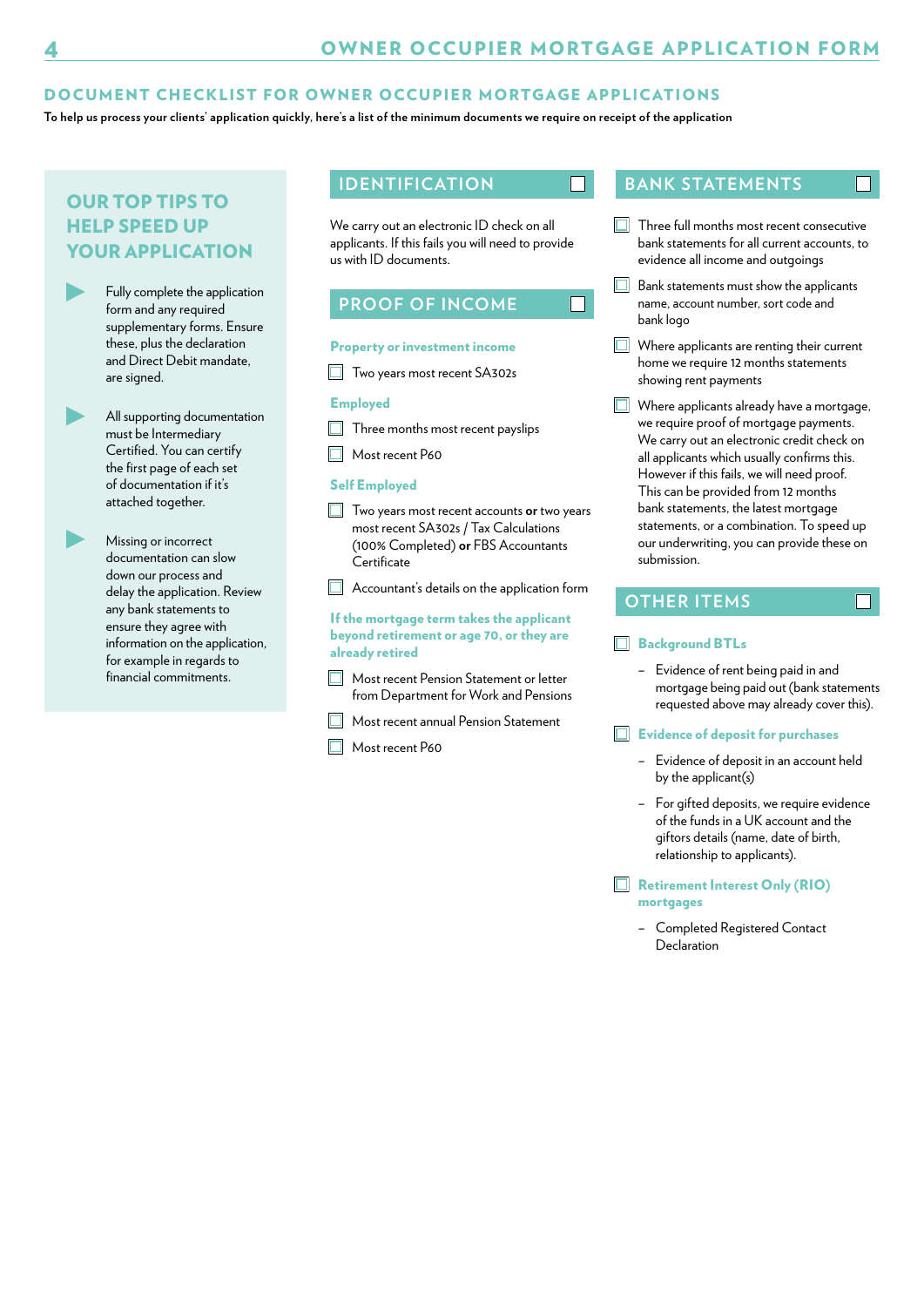## SECTION ONE - APPLICANT(S) DETAILS

|                                                                                                                                                                                                                                                                                     | <b>APPLICANT ONE</b> |              |                         | <b>APPLICANT TWO</b> |              |                         |
|-------------------------------------------------------------------------------------------------------------------------------------------------------------------------------------------------------------------------------------------------------------------------------------|----------------------|--------------|-------------------------|----------------------|--------------|-------------------------|
| TITLE:                                                                                                                                                                                                                                                                              | MR / MRS / MISS / MS |              |                         | MR / MRS / MISS / MS |              |                         |
| SURNAME:                                                                                                                                                                                                                                                                            |                      |              |                         |                      |              |                         |
| <b>FORENAMES*</b>                                                                                                                                                                                                                                                                   |                      |              |                         |                      |              |                         |
| DATE OF BIRTH:                                                                                                                                                                                                                                                                      | <b>DD</b>            | <b>MM</b>    | <b>YYYY</b>             | <b>DD</b>            | <b>MM</b>    | <b>YYYY</b>             |
| <b>MARITAL STATUS:</b>                                                                                                                                                                                                                                                              |                      |              |                         |                      |              |                         |
| NATIONALITY:                                                                                                                                                                                                                                                                        | <b>BRITISH</b>       | <b>OTHER</b> |                         | <b>BRITISH</b>       | <b>OTHER</b> |                         |
| HAS YOUR NAME EVER CHANGED?                                                                                                                                                                                                                                                         |                      |              | <b>YES</b><br><b>NO</b> |                      |              | <b>YES</b><br><b>NO</b> |
| IF YES, PLEASE CONFIRM YOUR PREVIOUS NAME:                                                                                                                                                                                                                                          |                      |              |                         |                      |              |                         |
| PHONE - WORK**                                                                                                                                                                                                                                                                      |                      |              |                         |                      |              |                         |
| PHONE - HOME**                                                                                                                                                                                                                                                                      |                      |              |                         |                      |              |                         |
| PHONE - MOBILE**                                                                                                                                                                                                                                                                    |                      |              |                         |                      |              |                         |
| <b>EMAIL ADDRESS**</b>                                                                                                                                                                                                                                                              |                      |              |                         |                      |              |                         |
| AGES AND NUMBER OF DEPENDANTS (If 17 or over please detail in Section Six on page 12)                                                                                                                                                                                               |                      |              | <b>NUMBER</b>           |                      | <b>AGES</b>  |                         |
| PLANNED RETIREMENT AGE:                                                                                                                                                                                                                                                             |                      |              |                         |                      |              |                         |
| * Please include all forenames.<br>** Please provide at least one of the above contact methods. If we have a home or mobile phone number or email address for you, we may use these to get in touch regarding your<br>application or with important information about your account. |                      |              |                         |                      |              |                         |

#### ABOUT YOUR HOME

| <b>CURRENT ADDRESS:</b>            |                                 |                 |                                 |                 |
|------------------------------------|---------------------------------|-----------------|---------------------------------|-----------------|
|                                    |                                 |                 |                                 |                 |
| POSTCODE:                          |                                 |                 |                                 |                 |
| TERMS OF OCCUPANCY:                | <b>OWNER</b>                    | TENANT / LODGER | <b>OWNER</b>                    | TENANT / LODGER |
|                                    | LIVING WITH RELATIVES / FRIENDS |                 | LIVING WITH RELATIVES / FRIENDS |                 |
| LENGTH OF TIME AT CURRENT ADDRESS: | Years                           | Months          | Years                           | Months          |

### CURRENT MORTGAGE / TENANCY

| NAME OF LENDER / LANDLORD:                                                              |                         |                   |
|-----------------------------------------------------------------------------------------|-------------------------|-------------------|
| ADDRESS OF LENDER / LANDLORD:                                                           |                         |                   |
|                                                                                         |                         |                   |
| POSTCODE:                                                                               |                         |                   |
| <b>ACCOUNT NUMBER:</b>                                                                  |                         |                   |
| DATE LOAN OR TENANCY COMMENCED:                                                         |                         |                   |
| <b>CURRENT AMOUNT OUTSTANDING (INCLUDING</b><br>ANY REDEMPTION INTEREST IF APPLICABLE): | £                       | f                 |
| MONTHLY REPAYMENT OR RENT PAYMENT:                                                      | £                       | £                 |
| WILL THE LOAN REMAIN WHEN THIS MORTGAGE COMMENCES?                                      | <b>YES</b><br><b>NO</b> | <b>YES</b><br>NO. |
| IF YES, PLEASE GIVE REASON:                                                             |                         |                   |
|                                                                                         |                         |                   |
|                                                                                         |                         |                   |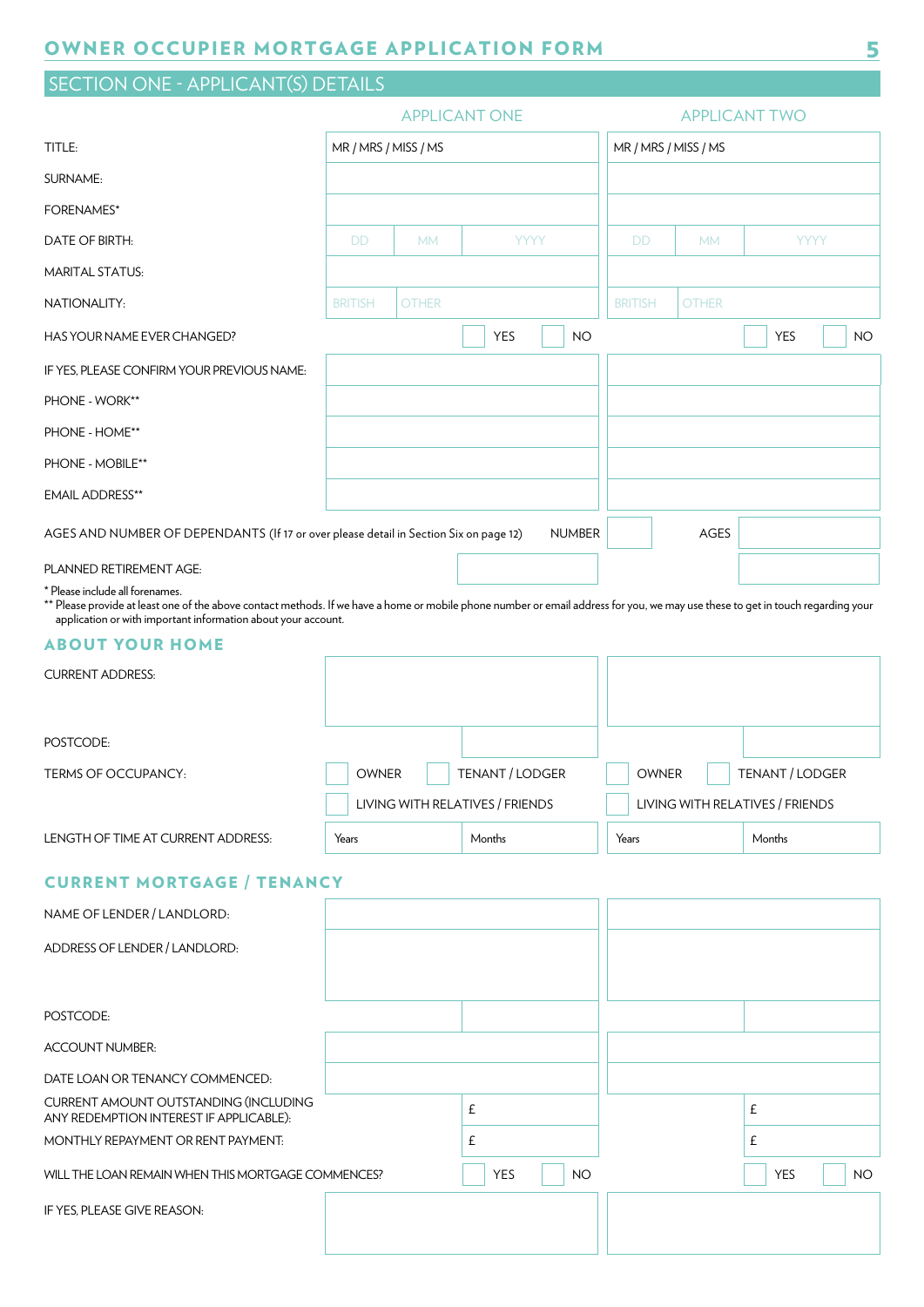### PREVIOUS ADDRESS HISTORY

A full three year address history is required. If you require more room please continue in Section Nine - Additional Information

| PREVIOUS ADDRESS:               |                                 |                 |                                 |                 |
|---------------------------------|---------------------------------|-----------------|---------------------------------|-----------------|
| POSTCODE:                       |                                 |                 |                                 |                 |
| TERMS OF OCCUPANCY:             | <b>OWNER</b>                    | TENANT / LODGER | <b>OWNER</b>                    | TENANT / LODGER |
|                                 | LIVING WITH RELATIVES / FRIENDS |                 | LIVING WITH RELATIVES / FRIENDS |                 |
| LENGTH OF TIME AT THIS ADDRESS: | Years                           | Months          | Years                           | Months          |
|                                 |                                 |                 |                                 |                 |
| PREVIOUS ADDRESS:               |                                 |                 |                                 |                 |
|                                 |                                 |                 |                                 |                 |
| POSTCODE:                       |                                 |                 |                                 |                 |
| <b>TERMS OF OCCUPANCY:</b>      | <b>OWNER</b>                    | TENANT / LODGER | <b>OWNER</b>                    | TENANT / LODGER |
|                                 | LIVING WITH RELATIVES / FRIENDS |                 | LIVING WITH RELATIVES / FRIENDS |                 |
| LENGTH OF TIME AT THIS ADDRESS: | Years                           | Months          | Years                           | Months          |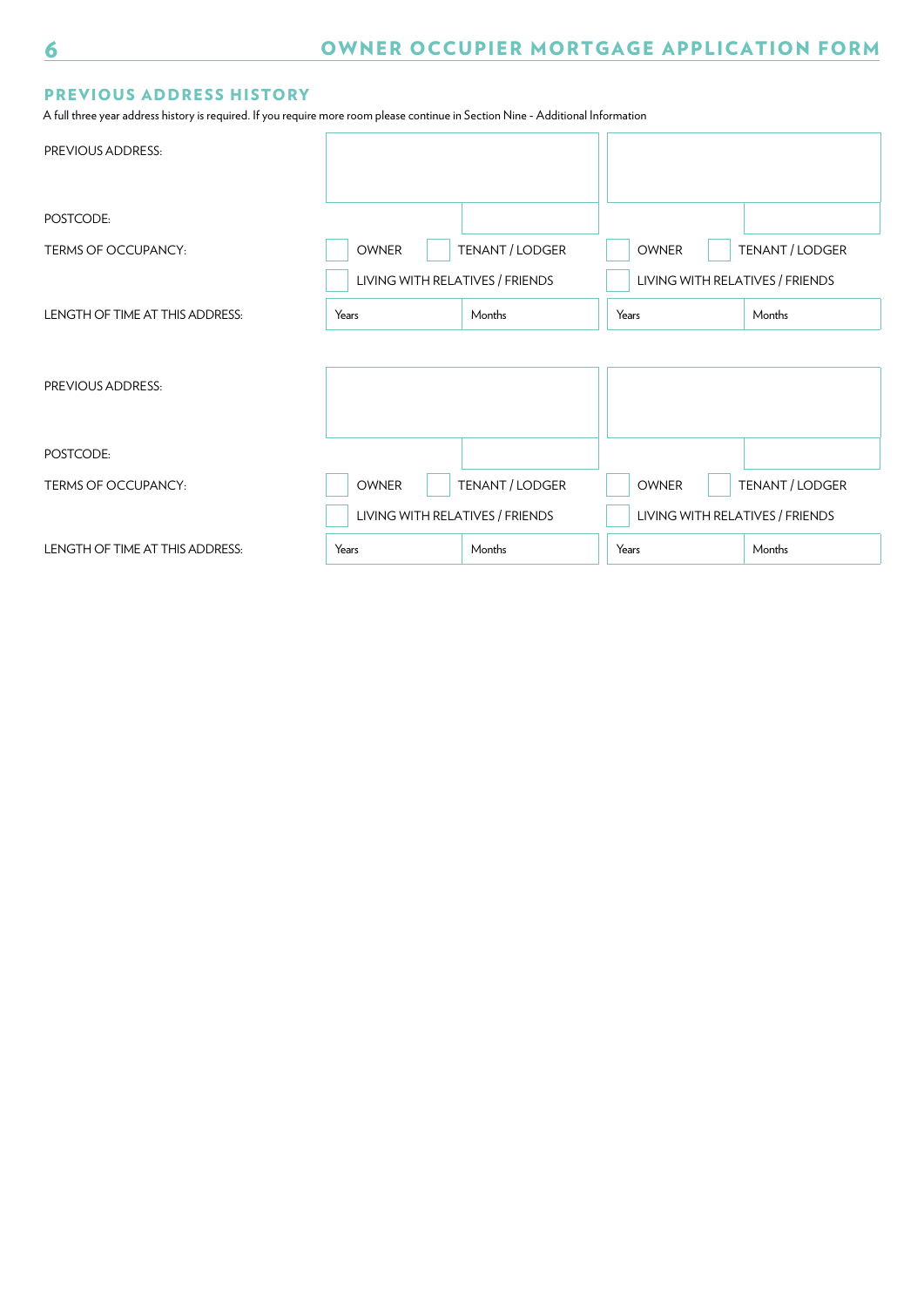| <b>SECTION TWO - INCOME DETAILS</b>                                                                         |       |                      |                    |       |                                    |
|-------------------------------------------------------------------------------------------------------------|-------|----------------------|--------------------|-------|------------------------------------|
| <b>EMPLOYED INCOME</b>                                                                                      |       | <b>APPLICANT ONE</b> |                    |       | <b>APPLICANT TWO</b>               |
| OCCUPATION:                                                                                                 |       |                      |                    |       |                                    |
| DO YOU HAVE A FINANCIAL STAKE IN THE COMPANY?                                                               |       | YES                  | <b>NO</b>          |       | <b>YES</b><br><b>NO</b>            |
| IF YES, STATE THE EXTENT OF YOUR SHARE:                                                                     |       |                      | % SHARE            |       | % SHARE                            |
| <b>EMPLOYER'S NAME:</b>                                                                                     |       |                      |                    |       |                                    |
| NATURE OF BUSINESS:                                                                                         |       |                      |                    |       |                                    |
| PLEASE PROVIDE THE NAME, JOB TITLE AND EMAIL ADDRESS OF THE PERSON TO WHOM WE SHOULD WRITE FOR A REFERENCE: |       |                      |                    |       |                                    |
| <b>REFEREE NAME:</b>                                                                                        |       |                      |                    |       |                                    |
| <b>REFEREE JOB TITLE:</b>                                                                                   |       |                      |                    |       |                                    |
| <b>REFEREE EMAIL:</b>                                                                                       |       |                      |                    |       |                                    |
| EMPLOYEE / STAFF NO:                                                                                        |       |                      |                    |       |                                    |
| <b>ADDRESS OF EMPLOYER:</b>                                                                                 |       |                      |                    |       |                                    |
|                                                                                                             |       |                      |                    |       |                                    |
| POSTCODE:                                                                                                   |       |                      |                    |       |                                    |
| <b>EMPLOYER'S PHONE NO:</b>                                                                                 |       |                      |                    |       |                                    |
| IS YOUR JOB PERMANENT AND FULL TIME?                                                                        |       | YES                  | <b>NO</b>          |       | <b>YES</b><br><b>NO</b>            |
| IF NO, PLEASE PROVIDE DETAILS:                                                                              |       |                      |                    |       |                                    |
|                                                                                                             |       |                      |                    |       |                                    |
| ARE YOU CURRENTLY IN A PROBATIONARY PERIOD?                                                                 |       | <b>YES</b>           | NO.                |       | YES<br><b>NO</b>                   |
| IF YES, PLEASE CONFIRM WHEN THIS FINISHES:                                                                  |       | DD.<br><b>MM</b>     | <b>YYYY</b>        |       | DD.<br><b>YYYY</b><br><b>MM</b>    |
| IS YOUR PLACE OF WORK THE ADDRESS OF THE<br>EMPLOYER NOTED ABOVE?                                           |       | YES                  | $\vert$ $\vert$ NO |       | YES<br>$\overline{\phantom{a}}$ NO |
| IS YOUR PLACE OF WORK WITHIN DAILY COMMUTING<br>DISTANCE OF THE PROPERTY TO BE MORTGAGED TO US?             |       | YES                  | <b>NO</b>          |       | <b>YES</b><br><b>NO</b>            |
| If you have answered NO to either or both of the above<br>questions please explain the position.            |       |                      |                    |       |                                    |
| LENGTH OF TIME WITH EMPLOYER*:                                                                              | Years | Months               |                    | Years | Months                             |

\*If less than three years please provide a full three year employment history in Section Nine - Additional Information

| <b>BASIC GROSS SALARY:</b>                       | Per Year | Per Year |
|--------------------------------------------------|----------|----------|
| GUARANTEED OVERTIME / BONUS / COMMISSION:        | Per Year | Per Year |
| NON-GUARANTEED OVERTIME / BONUS /<br>COMMISSION: | Per Year | Per Year |
| TOTAL:                                           | Per Year | Per Year |
|                                                  |          |          |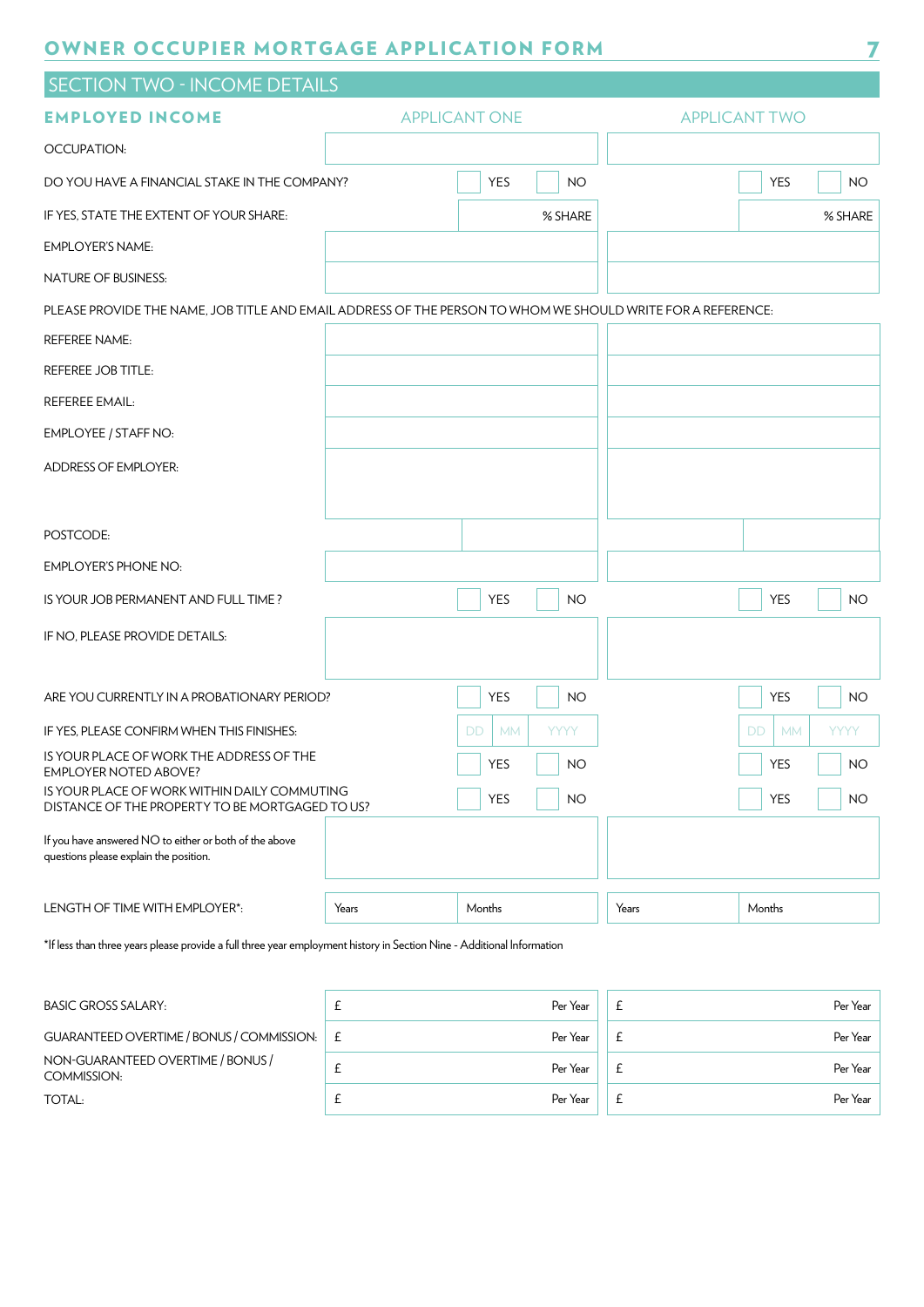| <b>SELF-EMPLOYED INCOME</b>             |                           | <b>APPLICANT ONE</b> | <b>APPLICANT TWO</b> |              |  |
|-----------------------------------------|---------------------------|----------------------|----------------------|--------------|--|
| <b>BUSINESS NAME:</b>                   |                           |                      |                      |              |  |
| <b>NATURE OF BUSINESS:</b>              |                           |                      |                      |              |  |
| <b>ADDRESS OF BUSINESS:</b>             |                           |                      |                      |              |  |
|                                         |                           |                      |                      |              |  |
| POSTCODE:                               |                           |                      |                      |              |  |
| YOUR SHARE OF THE NET PROFIT DURING THE | $\ensuremath{\mathsf{f}}$ | <b>YE 20</b>         | £                    | <b>YE 20</b> |  |
| <b>LAST THREE YEARS:</b>                | £<br><b>YE 20</b>         |                      | £<br><b>YE 20</b>    |              |  |
|                                         | $\pmb{\mathsf{E}}$        | <b>YE 20</b>         | £                    | <b>YE 20</b> |  |
| PLEASE STATE PERCENTAGE SHAREHOLDING:   |                           | % SHARE              |                      | % SHARE      |  |
| LENGTH OF TIME IN BUSINESS:             | Years                     | Months               | Years                | Months       |  |

If less than three years please provide a full three year employment history in Section Nine - Additional Information

ACCOUNTANT'S NAME:

ACCOUNTANT FIRM:

QUALIFICATIONS:

ADDRESS:

8

POSTCODE:

## OTHER SOURCES OF INCOME e.g. pension, investment, rental, maintenance payments

| SOURCE:               |               |               |
|-----------------------|---------------|---------------|
| <b>ANNUAL AMOUNT:</b> | Per Year<br>£ | Per Year<br>£ |
| SOURCE:               |               |               |
| <b>ANNUAL AMOUNT:</b> | Per Year<br>£ | Per Year<br>£ |
| SOURCE:               |               |               |
| <b>ANNUAL AMOUNT:</b> | Per Year<br>£ | Per Year<br>£ |

## INCOME IN RETIREMENT Please detail the sources of income / capital you expect or plan to use to meet payments in retirement if in addition to the above

| SOURCE:               |                |                          |
|-----------------------|----------------|--------------------------|
| <b>ANNUAL AMOUNT:</b> | Per Year<br>t. | Per Year<br>£            |
| SOURCE:               |                |                          |
| <b>ANNUAL AMOUNT:</b> | Per Year<br>£  | Per Year<br>$\mathbf{f}$ |
| SOURCE:               |                |                          |
| <b>ANNUAL AMOUNT:</b> | Per Year<br>t. | Per Year<br>£            |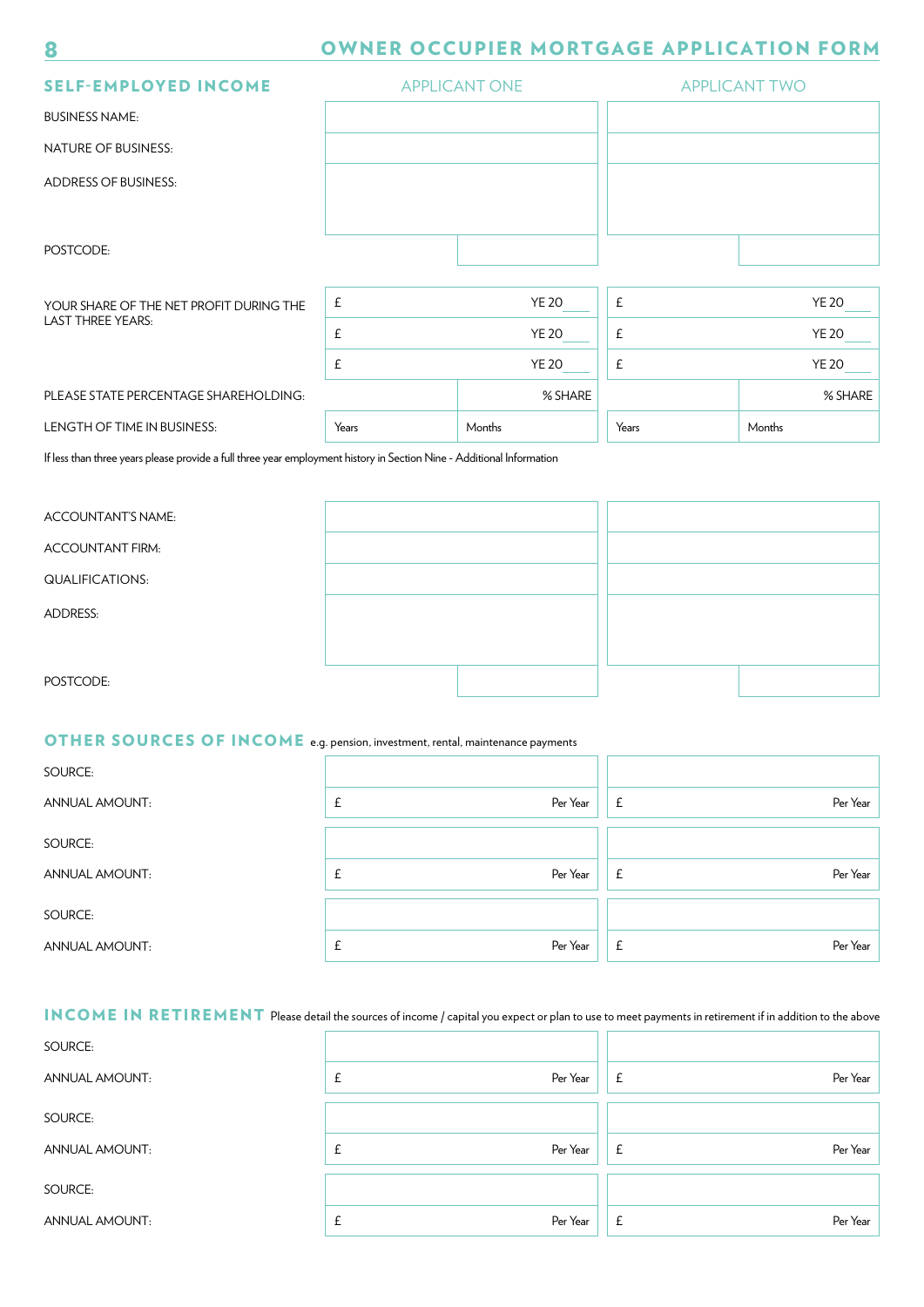#### FOR MORTGAGES THAT EXTEND INTO RETIREMENT

#### **CUSTOMER DECLARATION**

If you have requested a term which extends the Mortgage beyond normal retirement age, it is possible that your income(s) may reduce. You will need to have a plan in place to cover the mortgage repayments.

IF YOU HAVE ANY QUESTIONS OR CONCERNS REGARDING THE SUITABILITY OF YOUR FINANCIAL ARRANGEMENTS WHICH ARE INTENDED TO PROVIDE YOU WITH A RETIREMENT INCOME YOU SHOULD OBTAIN THE ADVICE OF A FINANCIAL ADVISOR BEFORE PROCEEDING FURTHER.

#### FOR JOINT APPLICANTS

We have considered the implications for the survivor should the death of one of us occur during the term of the mortgage and understand that the survivor will still have an obligation to meet the monthly mortgage payments. We have also considered the additional costs that may need to be met in relation to care. We consider our income, protection and care fees planning provisions, such as life assurance, investments or plans to downsize, to be satisfactory in order to meet our fnancial obligations.

We confirm that no advice has been provided by Family Building Society as to the suitability of any pension arrangements or investments intended to provide me / us with a retirement income.

#### FOR SOLE APPLICANT

I have considered the implications of the additional costs that may need to be met in relation to care. I consider my income / protection and care fees planning provisions, such as investments or plans to downsize or sell, to be satisfactory in order to meet my fnancial obligations.

I confrm that no advice has been provided by Family Building Society as to the suitability of any pension arrangements or investments intended to provide me / us with a retirement income.

| NAME OF FIRST APPLICANT  | SIGNED: | DATE: | DD | <b>MM</b> | <b>YYYY</b> |
|--------------------------|---------|-------|----|-----------|-------------|
| NAME OF SECOND APPLICANT | SIGNED: | DATE: | DD | <b>MM</b> | <b>YYYY</b> |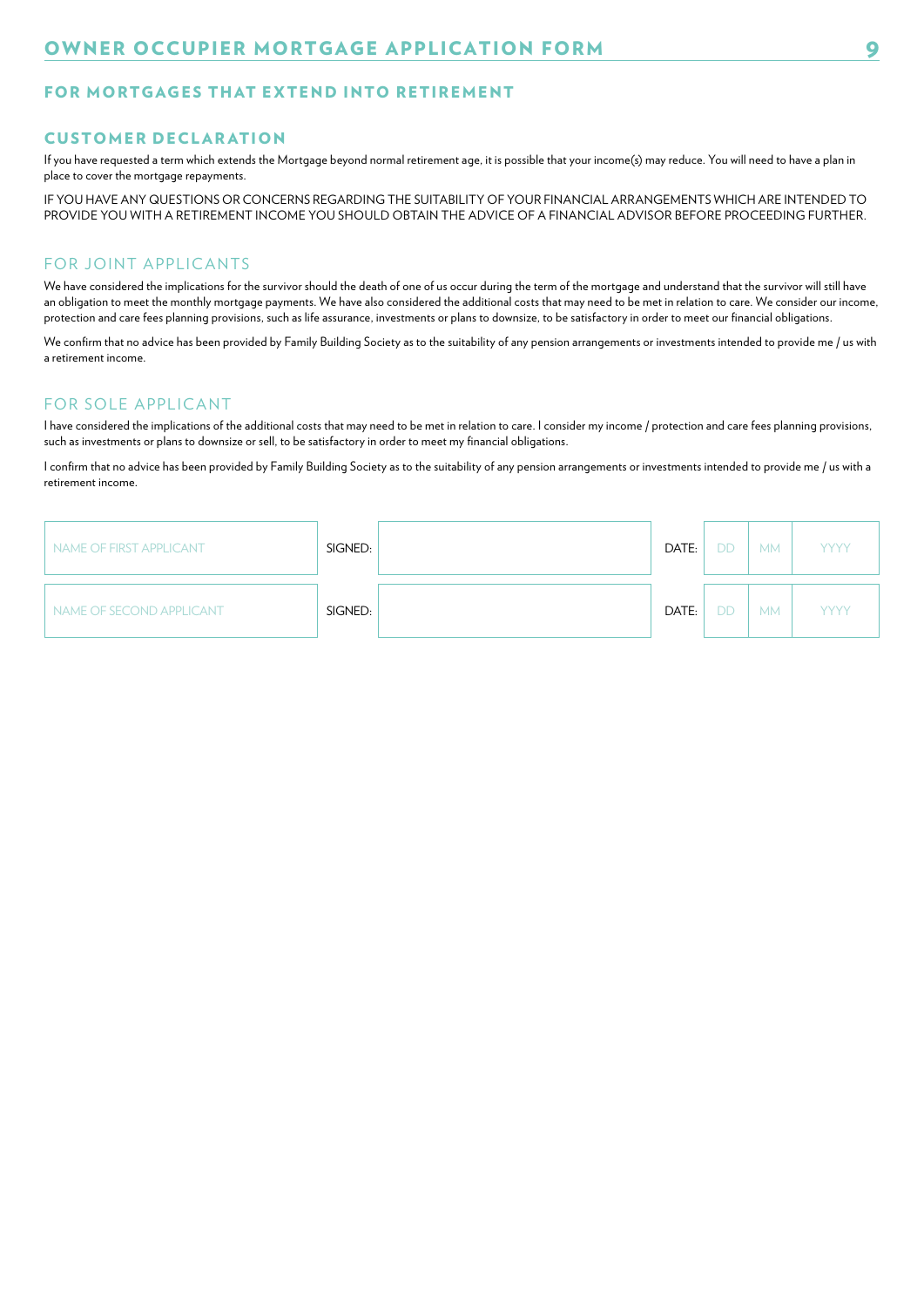### SECTION THREE - FINANCIAL COMMITMENTS

#### LOANS OR CREDIT CARDS

PLEASE DETAIL ANY CREDIT COMMITMENTS E.G. LOANS, BANK OVERDRAFTS, STUDENT LOANS, HIRE PURCHASE AND CREDIT CARDS (INCLUDING THOSE CLEARED EACH MONTH) BELOW: WILL THIS BE PLEASE INDICATE

|                 |           | <b>DATE CREDIT</b> | <b>CURRENT</b><br><b>AMOUNT</b> | <b>MONTHLY</b> |                    | <b>REPAID ON</b><br><b>OR BEFORE</b><br><b>OF THE</b> | <b>COMPLETION</b> |     | <b>WHICH APPLICANT</b><br><b>IS THE ACCOUNT</b><br>HOLDER? |              |
|-----------------|-----------|--------------------|---------------------------------|----------------|--------------------|-------------------------------------------------------|-------------------|-----|------------------------------------------------------------|--------------|
| NAME OF LENDER: | STARTED:  |                    | <b>OUTSTANDING:</b>             | PAYMENT:       | PURPOSE OF CREDIT: |                                                       | MORTGAGE?         | ONE | <b>TWO</b>                                                 | <b>JOINT</b> |
|                 | <b>MM</b> | <b>YYYY</b>        | £                               | £              |                    | <b>YES</b>                                            | <b>NO</b>         |     |                                                            |              |
|                 | <b>MM</b> | <b>YYYY</b>        | £                               | £              |                    | <b>YES</b>                                            | <b>NO</b>         |     |                                                            |              |
|                 | <b>MM</b> | <b>YYYY</b>        | £                               | £              |                    | <b>YES</b>                                            | <b>NO</b>         |     |                                                            |              |
|                 | <b>MM</b> | <b>YYYY</b>        | £                               | £              |                    | <b>YES</b>                                            | <b>NO</b>         |     |                                                            |              |
|                 | <b>MM</b> | <b>YYYY</b>        | £                               | £              |                    | <b>YES</b>                                            | <b>NO</b>         |     |                                                            |              |
|                 | <b>MM</b> | <b>YYYY</b>        | £                               | £              |                    | <b>YES</b>                                            | <b>NO</b>         |     |                                                            |              |

#### REGULAR FINANCIAL COMMITMENTS

If you have one or more regular financial commitments not already mentioned, please state what they are and provide the monthly amount. If you need more space, please provide further details in Section Nine - Additional Information.

| <b>MAINTENANCE PAYMENTS:</b>               |    | Per Month | Per Month |
|--------------------------------------------|----|-----------|-----------|
| SCHOOL FEES:                               |    | Per Month | Per Month |
| LIFE ASSURANCE / CRITICAL ILLNESS PREMIUMS | t. | Per Month | Per Month |
| OTHER:                                     |    | Per Month | Per Month |

#### **DISCLOSURE**

#### **HAVE YOU EVER:**

HAD A COURT ORDER OR DEBT REGISTERED AGAINST YOU OR ARE ANY SUCH PROCEEDINGS PENDING? If YES, a Certificate of Satisfaction must be presented to the Society.

MADE ARRANGEMENTS WITH CREDITORS OR BEEN MADE BANKRUPT OR ARE ANY SUCH PROCEEDINGS PENDING?

HAD A PAYDAY LOAN IN THE LAST THREE YEARS?

HAD A MORTGAGE APPLICATION ON A PROPERTY REFUSED?

BEEN IN EXCESS OF TWO MONTHLY PAYMENTS IN ARREARS WITH ANY CREDIT OR MORTGAGE AGREEMENTS OR HAD A MORTGAGED PROPERTY REPOSSESSED?

**If you have answered YES to any of the above please provide further details below.** 

#### APPLICANT ONE APPLICANT TWO

| <b>YES</b> | <b>YES</b> |
|------------|------------|
| <b>NO</b>  | <b>NO</b>  |
|            |            |
| <b>YES</b> | <b>YES</b> |
| <b>NO</b>  | <b>NO</b>  |
| <b>YES</b> | <b>YES</b> |
| <b>NO</b>  | <b>NO</b>  |
| <b>YES</b> | <b>YES</b> |
| <b>NO</b>  | <b>NO</b>  |
| <b>YES</b> | <b>YES</b> |
| <b>NO</b>  | <b>NO</b>  |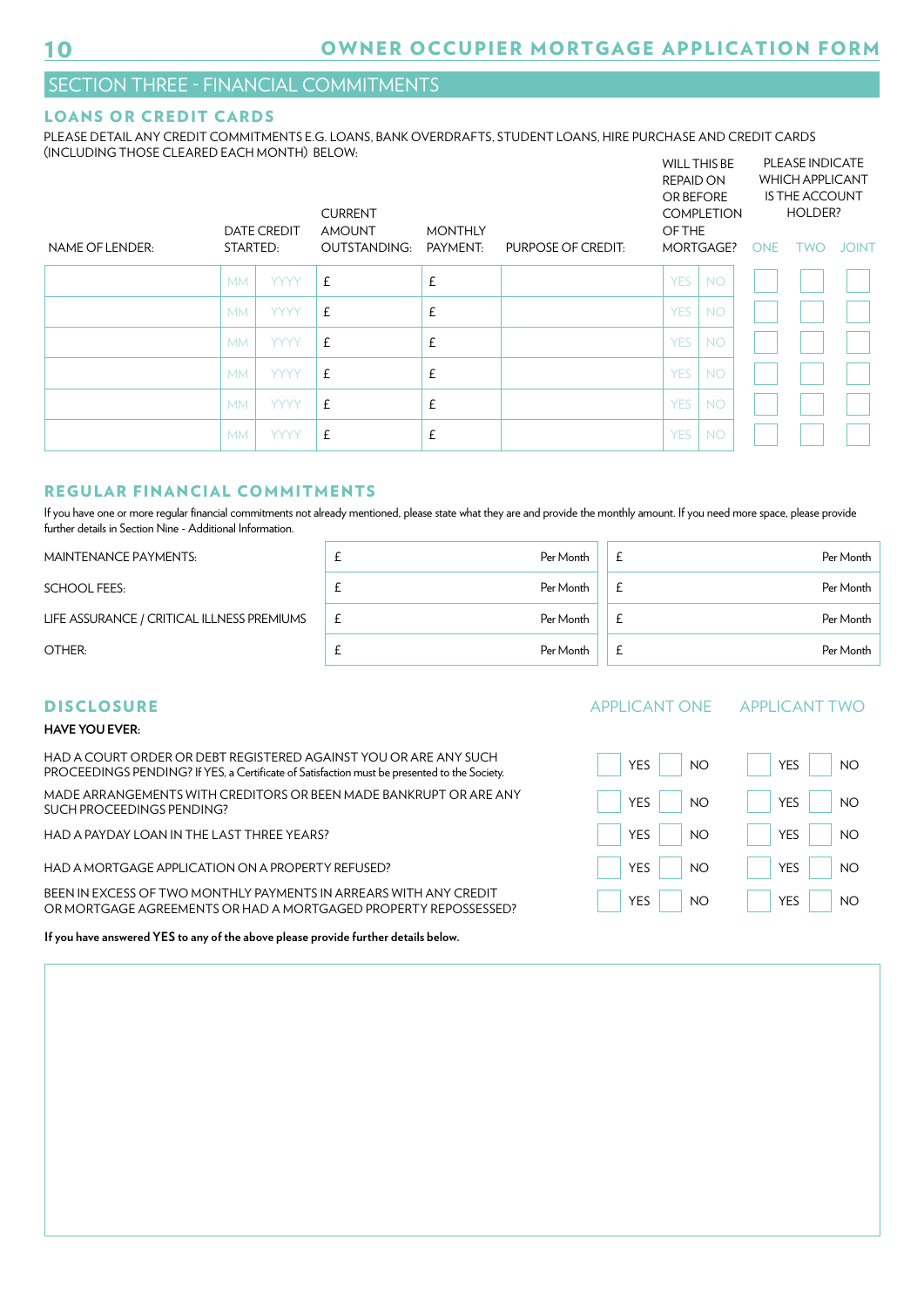|                                                                                                                                                                                      | <b>SECTION FOUR - LOAN DETAILS</b> |               |                                                                                                    |                                           |           |  |  |  |
|--------------------------------------------------------------------------------------------------------------------------------------------------------------------------------------|------------------------------------|---------------|----------------------------------------------------------------------------------------------------|-------------------------------------------|-----------|--|--|--|
| <b>PROPERTY PURCHASE</b>                                                                                                                                                             |                                    |               |                                                                                                    |                                           |           |  |  |  |
| <b>PURCHASE PRICE:</b>                                                                                                                                                               | £                                  |               |                                                                                                    | <b>YES</b><br>ARE YOU A FIRST TIME BUYER? | <b>NO</b> |  |  |  |
|                                                                                                                                                                                      |                                    |               | ARE YOU BORROWING OR BEING GIFTED OTHER MONEY TOWARDS THE PURCHASE COSTS APART FROM THIS MORTGAGE? | <b>YES</b>                                | <b>NO</b> |  |  |  |
| IF YES, PLEASE STATE THE AMOUNT BEING                                                                                                                                                |                                    | <b>GIFTED</b> | BORROWED (TICK AS APPLICABLE):                                                                     | $\mathbf{f}$                              |           |  |  |  |
| IF NO, PLEASE INDICATE SOURCE OF DEPOSIT:                                                                                                                                            |                                    |               |                                                                                                    |                                           |           |  |  |  |
| THE MONTHLY REPAYMENT, IF APPLICABLE:                                                                                                                                                |                                    | £             |                                                                                                    |                                           |           |  |  |  |
| ALSO PLEASE STATE THE NAME OF THE LENDER OR THE PERSON(S) PROVIDING THE MONEY<br>AND, IF APPLICABLE, YOUR RELATIONSHIP TO THEM:                                                      |                                    |               |                                                                                                    |                                           |           |  |  |  |
| If funds are being gifted we will require the giftor to sign our standard deed of gift declaration which is issued with the Mortgage Offer.                                          |                                    |               |                                                                                                    |                                           |           |  |  |  |
| IS THE PROPERTY BEING PURCHASED SUBJECT TO A DISCOUNT / INCENTIVE FROM A DEVELOPER OR UNDER<br><b>YES</b><br><b>NO</b><br>THE COUNCIL RIGHT TO BUY OR OTHER HOUSING DISCOUNT SCHEME? |                                    |               |                                                                                                    |                                           |           |  |  |  |
|                                                                                                                                                                                      |                                    |               |                                                                                                    |                                           |           |  |  |  |

IF YOU ARE SELLING YOUR OWN HOME, PLEASE STATE THE SELLING PRICE:

#### PROPERTY REMORTGAGE

| <b>ESTIMATED PROPERTY VALUE:</b>                                     |   | £ |                                                                                                                                 | Please note, a minimum owner occupied property value applies.<br>Please refer to product sheet.                       |                      |   |            |                         |
|----------------------------------------------------------------------|---|---|---------------------------------------------------------------------------------------------------------------------------------|-----------------------------------------------------------------------------------------------------------------------|----------------------|---|------------|-------------------------|
| <b>ORIGINAL PURCHASE PRICE:</b>                                      |   | £ |                                                                                                                                 | <b>ORIGINAL PURCHASE DATE:</b>                                                                                        |                      |   | <b>MM</b>  | <b>YYYY</b>             |
|                                                                      |   |   |                                                                                                                                 | WAS THE PURCHASE MADE UNDER A COUNCIL RIGHT TO BUY OR OTHER HOUSING DISCOUNT SCHEME?                                  |                      |   | <b>YES</b> | <b>NO</b>               |
| IF YES, STATE DISCOUNT ALLOWED AND<br>FULL MARKET VALUE AT THE TIME: |   |   | DISCOUNT: I                                                                                                                     | £                                                                                                                     | <b>MARKET VALUE:</b> | £ |            |                         |
|                                                                      |   |   |                                                                                                                                 | HAVE ANY MAJOR ALTERATIONS BEEN MADE TO THE PROPERTY OR ANY ADDITIONAL LAND ACQUIRED SINCE ORIGINAL PURCHASE?         |                      |   |            | <b>YES</b><br><b>NO</b> |
| IF YES, GIVE DETAILS:                                                |   |   |                                                                                                                                 |                                                                                                                       |                      |   |            |                         |
| STATED SUCH AS LOANS / CREDIT CARD STATEMENTS.                       |   |   |                                                                                                                                 | PLEASE GIVE DETAILS OF HOW YOU INTEND TO USE THE FUNDS FROM THE REMORTGAGE AND PROVIDE EVIDENCE TO SUPPORT THE AMOUNT |                      |   |            |                         |
| <b>REPAY EXISTING</b><br>SECURED LOAN(S):                            | £ |   |                                                                                                                                 |                                                                                                                       |                      |   |            |                         |
| <b>DEBT CONSOLIDATION:</b>                                           | £ |   | Please indicate which credit commitments are<br>being consolidated (name of lender, account<br>number and balance outstanding). |                                                                                                                       |                      |   |            |                         |
| <b>HOME IMPROVEMENTS:</b>                                            | £ |   | Please indicate what improvements are to be<br>carried out.                                                                     |                                                                                                                       |                      |   |            |                         |
| <b>GIFTING FUNDS:</b>                                                | £ |   | Please state whom the funds are being gifted<br>to and their relationship to you.                                               |                                                                                                                       |                      |   |            |                         |
| OTHER PROPERTY                                                       |   |   | Please provide property details. Will additional                                                                                |                                                                                                                       |                      |   |            |                         |

AMOUNT: £ MORTGAGE REQUIREMENT

£

£

PURCHASE: OTHER:

TOTAL REMORTGAGE

| <b>AMOUNT</b> | <b>TERM</b> |               | REPAYMENT TYPE | PRODUCT DESCRIPTION* | PAY RATE | PRODUCT CODE (if known) |
|---------------|-------------|---------------|----------------|----------------------|----------|-------------------------|
|               | Years       | Months        | Rep / IO       |                      | %        |                         |
|               | Years       | <b>Months</b> | Rep / IO       |                      | %        |                         |
|               | Years       | Months        | Rep / IO       |                      | %        |                         |
|               | Years       | Months        | Rep / IO       |                      | %        |                         |

Please provide property details. Will additional borrowing be used to complete the purchase?

Please specify.

\*Please note that if a Product Fee is payable for the mortgage chosen, the Product Fee will be deducted from the total mortgage amount on completion. Please contact our New Business Team if the preference is to pay this at application instead.

IF APPLYING FOR AN OFFSET MORTGAGE PLEASE SELECT EITHER: TERM REDUCTION OPTION PAYMENT REDUCTION OPTION

**Your selection will apply from completion of your mortgage, however you are able to change this in the future.** 

WILL THE WHOLE OF THE MORTGAGE AMOUNT YOU WOULD LIKE TO BORROW BE FOR THE FINANCIAL BENEFIT FINIT STOLEN IN NO OF ALL ADULT OCCUPIERS OF THE PROPERTY?

If NO, the person(s) concerned may be required to obtain separate legal advice to have the significance and consquences of the situation explained so that the extent of his / her / their liabilities and responsibilities are understood.

11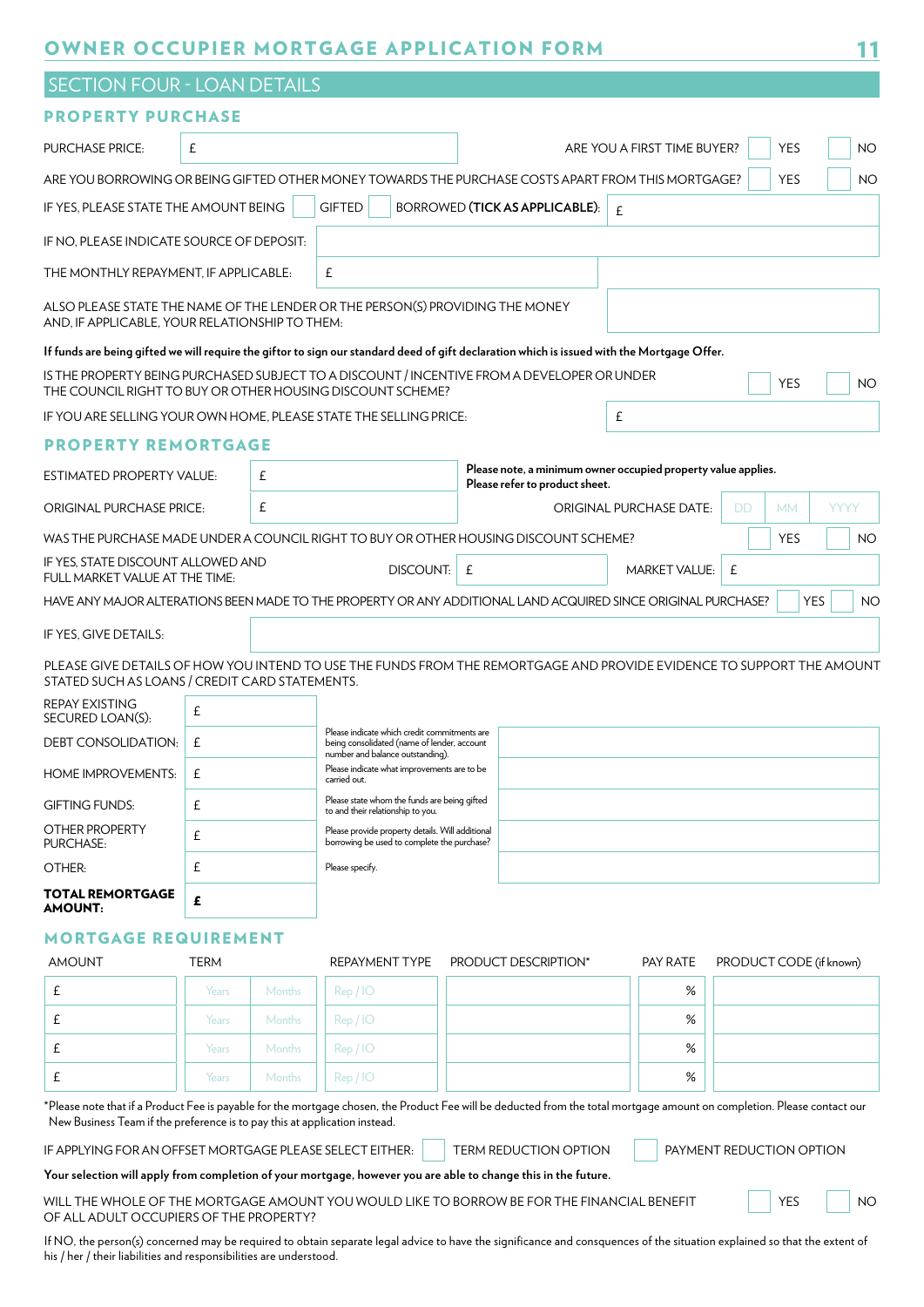## SECTION FIVE - INTEREST ONLY REPAYMENT STRATEGY

#### REPAYMENT STRATEGY

If you have indicated you wish to repay whole or part of your mortgage on an Interest Only basis, please provide details of the repayment strategy you have in place to repay the capital outstanding at the end of the mortgage term. **DOCUMENTARY EVIDENCE MUST BE PRODUCED TO SUPPORT THE DETAILS PROVIDED. FAILURE TO PROVIDE SUFFICIENT DETAILS MAY DELAY THE PROCESSING OF YOUR MORTGAGE APPLICATION.** 

#### CASH SAVINGS & INVESTMENTS

| <b>PROVIDER</b> | REFERENCE NO. | START DATE |           |             | MONTHLY PAYMENT CURRENT VALUE |  |
|-----------------|---------------|------------|-----------|-------------|-------------------------------|--|
|                 |               | DD.        | MM        | <b>YYYY</b> | £                             |  |
|                 |               | DD.        | <b>MM</b> | <b>YYYY</b> | £                             |  |
|                 |               | DD.        | <b>MM</b> | <b>YYYY</b> | £                             |  |
|                 |               | DD.        | <b>MM</b> | <b>YYYY</b> | £                             |  |

Please provide a copy of your latest statement plus evidence of regular and on-going contributions which have been in place for at least 12 months.

#### ENDOWMENT POLICIES

| <b>PROVIDER</b> | POLICY NO. | MATURITY DATE |           |             | MONTHLY PREMIUM  | <b>CURRENT VALUE</b> |
|-----------------|------------|---------------|-----------|-------------|------------------|----------------------|
|                 |            | DD.           | MM I      | <b>YYYY</b> | £                |                      |
|                 |            | DD.           | <b>MM</b> | YYYY        | $\epsilon$<br>t. |                      |
|                 |            | DD.           | <b>MM</b> | <b>YYYY</b> | £                |                      |

Please provide a copy of a projection statement issued by the policy provider dated within the last 12 months. The latest maturity value using the middle figure of the three growth rates provided will be used (or the lower if only two rates are quoted) to determine the amount to be used for the repayment plan.

#### PENSION LUMP SUM

| <b>PROVIDER</b> | POLICY NO. | DATE OF RETIREMENT MONTHLY PAYMENT PROJECTED LUMP SUM |      |             |   |  |
|-----------------|------------|-------------------------------------------------------|------|-------------|---|--|
|                 |            | DD.                                                   |      | MM TYYYY    | £ |  |
|                 |            | DD.                                                   | MM   | <b>YYYY</b> | £ |  |
|                 |            | DD.                                                   | MM I | <b>YYYY</b> |   |  |
|                 |            | DD.                                                   | MM I | <b>YYYY</b> | £ |  |

Please provide a copy of your last statement, issued within the last 12 months, showing projected maturity value and the retirement date. The latest maturity value using the middle fgure of the three growth rates provided will be used (or the lower if only two rates are quoted) to determine the amount to be used for the repayment plan. **Should you be utilising your pension fund to repay your mortgage you are advised to seek independent fnancial advice as to whether this is appropriate.** 

#### SALE OF SHARE PORTFOLIO

COMPANY NUMBER OF SHARES VALUE £ £ £

Please provide a copy of the share certificate or share account statement issued by the product provider dated within the last 12 months. A maximum of 80% of the current value may be utilised.

#### DOWNSIZING

DO YOU INTEND TO DOWNSIZE FROM THE PROPERTY TO BE MORTGAGED? WE SAY AND RESCOME THAT A LOCAL THE PROPERTY TO BE MORTGAGED?



IF YES, PLEASE PROVIDE MORE INFORMATION ON YOUR STRATEGY IN THE BOX BELOW AND ADVISE THE TYPE, LOCATION AND VALUE OF THE PROPERTY YOU INTEND TO DOWNSIZE TO. **PLEASE NOTE IF DOWNSIZING, YOU MUST HAVE AT LEAST 30% EQUITY AVAILABLE.** 

## OWNER OCCUPIER MORTGAGE APPLICATION FORM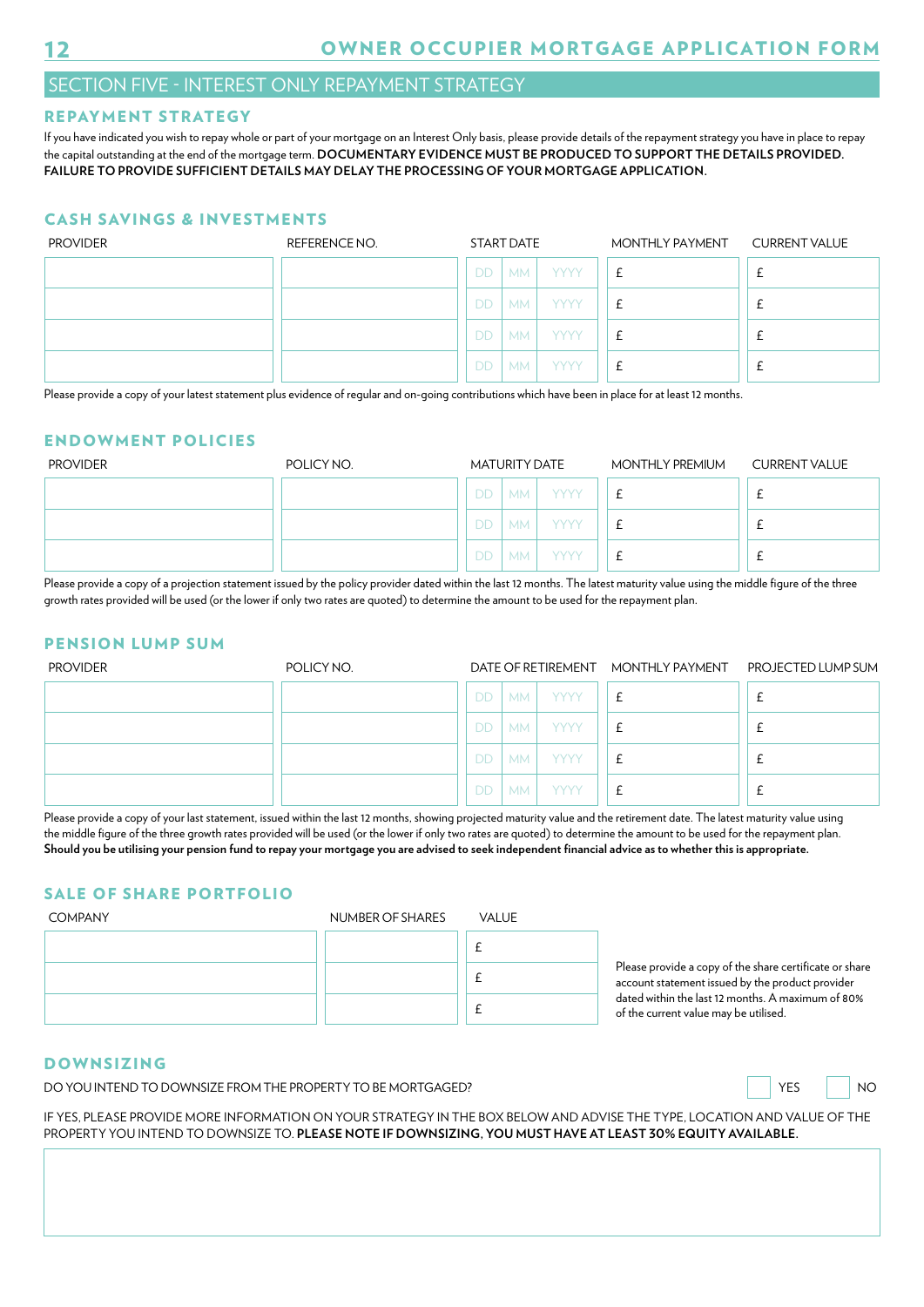#### SALE OF ANOTHER UK PROPERTY

DO YOU INTEND TO SELL ANOTHER UK PROPERTY OWNED BY YOU? \* YES NOTIFIED AND RESOURCED A NOTIFIED AND RESOURCED A

\* Where the strategy is the sale of another UK property owned by you, this cannot be owned jointly with any third party.

| PROPERTY ADDRESS:                             |            |      |                                       |                                     |            |
|-----------------------------------------------|------------|------|---------------------------------------|-------------------------------------|------------|
| POSTCODE:                                     |            |      |                                       |                                     |            |
| ORIGINAL DATE OF PURCHASE AND PURCHASE PRICE: |            | DATE | <b>YYYY</b><br><b>DD</b><br><b>MM</b> | <b>PRICE</b>                        | $\ddot{+}$ |
| <b>CURRENT VALUE OF THE PROPERTY:</b>         |            |      |                                       |                                     | t          |
| IS THE PROPERTY SUBJECT TO A MORTGAGE?        | <b>YES</b> | NO.  | IF YES, CURRENT BALANCE               | <b>OUTSTANDING ON THE MORTGAGE:</b> | 上          |

#### **Please provide a copy of your last mortgage statement.**

Where the repayment strategy is downsizing or the sale of another UK property, we will consider the equity available in the subject property and the level of property prices in the area at the time of consideration to ascertain that the sale will provide sufficient funds to repay the proposed mortgage and/or allow downsizing.

We are required to ascertain full details regarding your repayment strategy for any Interest Only portion of your loan and therefore reserve the right to request additional information to support your application.

#### **CUSTOMER DECLARATION**

I / We confirm that to the best of my / our knowledge the above information is correct. I / We confirm that the above repayment strategy / strategies will be kept in place and will be used to repay the capital outstanding on or before the end of the term of the Mortgage. If I / we cancel the repayment strategy / strategies, stop making payments into it or expect a shortfall, I/we will either set up an alternative strategy and advise you accordingly or contact you to discuss transfer to another repayment method. I/We accept that it is my/our responsibility to ensure I / we have sufficient means to repay the capital outstanding before or on expiry term of the Mortgage.

| NAME OF FIRST APPLICANT  | SIGNED: | DATE: | <b>DD</b> | <b>MM</b> | <b>YYYY</b> |
|--------------------------|---------|-------|-----------|-----------|-------------|
| NAME OF SECOND APPLICANT | SIGNED: | DATE: | <b>DD</b> | <b>MM</b> | <b>YYYY</b> |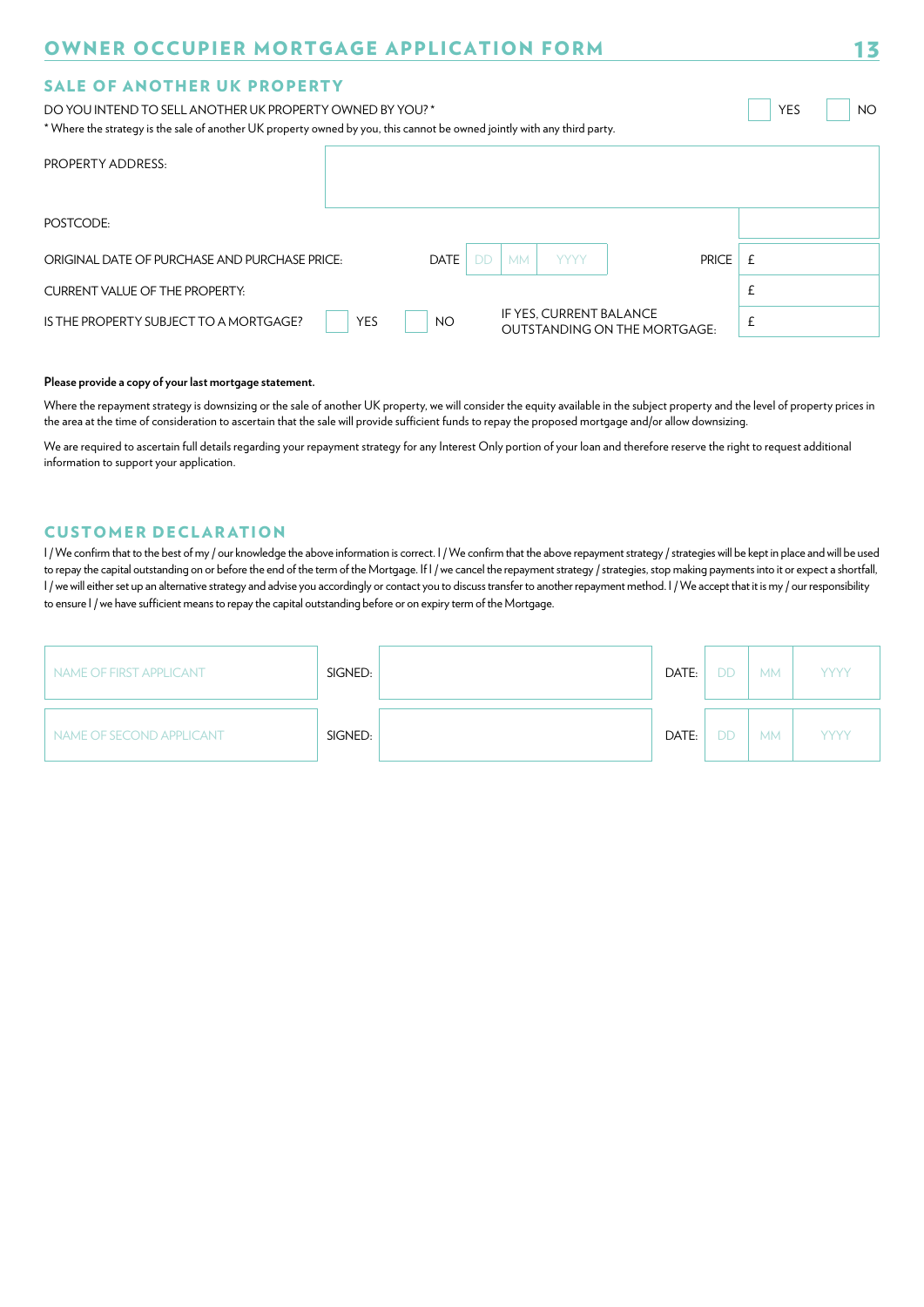## 14

## OWNER OCCUPIER MORTGAGE APPLICATION FORM

## SECTION SIX - PROPERTY DETAILS

#### THE PROPERTY

| <b>ADDRESS OF THE</b><br>PROPERTY TO BE                                                             |                                                           |            |           | IS THE PROPERTY?<br>IF LEASEHOLD:                                            | <b>FREEHOLD</b>         |                         | <b>LEASEHOLD</b>    |                         |
|-----------------------------------------------------------------------------------------------------|-----------------------------------------------------------|------------|-----------|------------------------------------------------------------------------------|-------------------------|-------------------------|---------------------|-------------------------|
| <b>MORTGAGED:</b>                                                                                   |                                                           |            |           | WHAT IS THE UNEXPIRED LEASE?:                                                |                         |                         |                     | <b>YEARS</b>            |
|                                                                                                     | POSTCODE:                                                 |            |           | A minimum of 50 years unexpired at the end of the mortgage term is required. |                         |                         |                     |                         |
| ACCOMMODATION OF PROPERTY:                                                                          |                                                           |            |           | <b>ANNUAL GROUND RENT:</b>                                                   |                         | £                       |                     |                         |
| <b>NUMBER OF KITCHENS:</b>                                                                          |                                                           |            |           | <b>ANNUAL MAINTENANCE:</b>                                                   |                         | £                       |                     |                         |
| NUMBER OF RECEPTION ROOMS:                                                                          |                                                           |            |           | <b>DESCRIPTION OF PROPERTY:</b>                                              |                         |                         |                     |                         |
| <b>NUMBER OF GARAGES:</b>                                                                           |                                                           |            |           | Detached House                                                               | Purpose-Built Flat      |                         | Detached Bungalow   |                         |
| NUMBER OF BEDROOMS:                                                                                 |                                                           |            |           |                                                                              |                         |                         |                     |                         |
| <b>NUMBER OF BATHROOMS:</b>                                                                         |                                                           |            |           | Semi-Detached House                                                          | Converted Flat          |                         |                     | Semi-Detached Bungalow  |
| <b>NUMBER OF TOILETS:</b>                                                                           |                                                           |            |           | <b>Terraced House</b>                                                        | Other                   |                         |                     |                         |
| YEAR PROPERTY BUILT:                                                                                |                                                           |            |           | IF A FLAT OR MAISONETTE:                                                     |                         |                         |                     |                         |
| If built in the last 10 years is there an approved<br>Builder's Guarantee in force or a supervising | Chartered Architect's / Surveyor's certificate available? | <b>YES</b> | <b>NO</b> | NUMBER OF FLOORS IN<br>THE WHOLE BUILDING:                                   |                         | OF FLAT:                | <b>FLOOR NUMBER</b> |                         |
| If YES, please<br>state what type:                                                                  |                                                           |            |           | <b>COUNCIL BUILT:</b>                                                        | <b>YES</b><br><b>NO</b> | <b>STUDIO FLAT:</b>     |                     | <b>YES</b><br><b>NO</b> |
| <b>ANNUAL COUNCIL TAX:</b>                                                                          |                                                           | £          |           | OVER COMMERCIAL PREMISES:                                                    |                         | <b>YES</b><br><b>NO</b> |                     |                         |
| DOES THE PLOT SIZE EXCEED AN ACRE?                                                                  |                                                           | <b>YES</b> | <b>NO</b> | If YES, please state what acreage:                                           |                         |                         |                     |                         |
| DOES THE PROPERTY HAVE ANY<br><b>OUTBUILDINGS OR ANNEXES?</b>                                       |                                                           | <b>YES</b> | <b>NO</b> | If YES, please provide<br>details including their<br>intended use:           |                         |                         |                     |                         |

#### CONFIRMATION OF PROPERTY OWNERSHIP

ALL APPLICANTS WILL BE BORROWERS UNDER THE MORTGAGE. PLEASE CONFIRM WHICH APPLICANT(S) WILL BE REGISTERED AS APPLICANT ONE APPLICANT TWO OWNER(S) OF THE PROPERTY ON COMPLETION OF THE MORTGAGE.

PLEASE DETAIL BELOW ANY OTHER PERSONS, OVER THE AGE OF 17, WHO WILL RESIDE IN THE PROPERTY ON COMPLETION OF THE MORTGAGE WITH THE APPLICANTS:

| SURNAME:<br>TITLE: |                                | <b>FORENAMES*</b> | <b>RELATIONSHIP:</b>                                                                                          | OCCUPATION /<br>STATUS: |           | DATE OF BIRTH: |             | Are they financially dependant<br>on the applicants? |                 |  |
|--------------------|--------------------------------|-------------------|---------------------------------------------------------------------------------------------------------------|-------------------------|-----------|----------------|-------------|------------------------------------------------------|-----------------|--|
|                    |                                |                   |                                                                                                               |                         | <b>DD</b> | <b>MM</b>      | <b>YYYY</b> | <b>YES</b>                                           | NO <sub>1</sub> |  |
|                    |                                |                   |                                                                                                               |                         | <b>DD</b> | <b>MM</b>      | <b>YYYY</b> | <b>YES</b>                                           | <b>NO</b>       |  |
|                    |                                |                   |                                                                                                               |                         | <b>DD</b> | <b>MM</b>      | <b>YYYY</b> | <b>YES</b>                                           | <b>NO</b>       |  |
|                    | *Please include all forenames. |                   | WILL YOU OCCUPY THE WHOLE PROPERTY AS YOUR MAIN RESIDENCE AND USE IT SOLELY FOR PRIVATE RESIDENTIAL PURPOSES? |                         |           |                |             | <b>YES</b>                                           | NO <sub>1</sub> |  |
|                    |                                |                   |                                                                                                               |                         |           |                |             |                                                      |                 |  |

IF NO, PLEASE EXPLAIN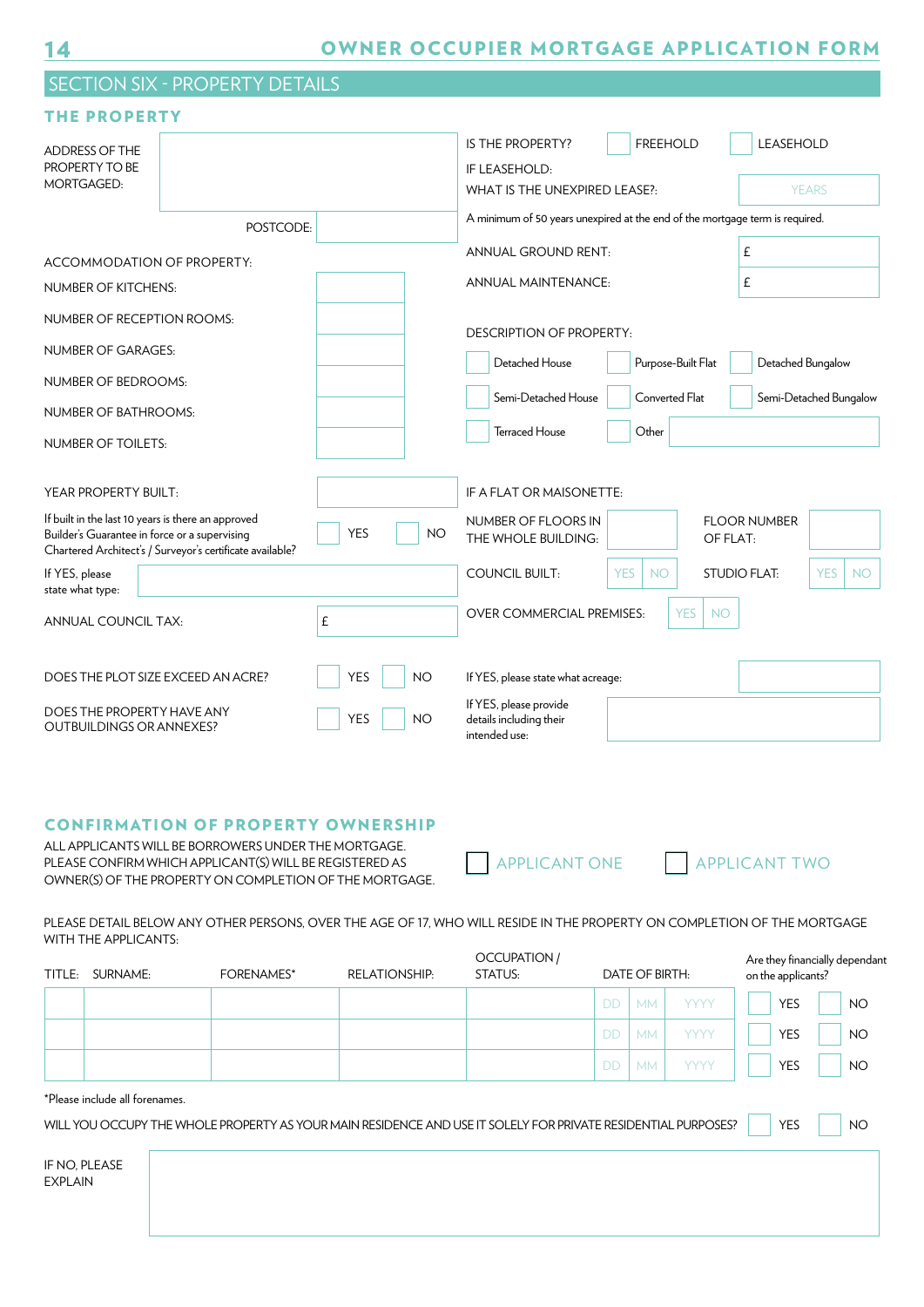#### DETAILS OF THE PERSON TO CONTACT FOR ACCESS TO THE PROPERTY BY THE VALUER:

| <b>CONTACT NAME:</b>                             |                                                                                                                                                                    |                   | PHONE NUMBERS:                                  |                                                                                                                                                                                 |
|--------------------------------------------------|--------------------------------------------------------------------------------------------------------------------------------------------------------------------|-------------------|-------------------------------------------------|---------------------------------------------------------------------------------------------------------------------------------------------------------------------------------|
| <b>ADDRESS:</b>                                  |                                                                                                                                                                    |                   |                                                 |                                                                                                                                                                                 |
|                                                  |                                                                                                                                                                    |                   |                                                 |                                                                                                                                                                                 |
|                                                  |                                                                                                                                                                    | POSTCODE:         |                                                 |                                                                                                                                                                                 |
|                                                  | directly to the valuer concerned. If you have an independent survey carried out, the Society will not be able to use this for mortgage purposes.                   |                   |                                                 | The valuer is also able to undertake a RICS Homebuyers Report or a Building Survey for you in addition to the Mortgage Valuation. The fee for a detailed survey will be payable |
| (HOMEBUYERS OR BUILDING SURVEY) PLEASE INDICATE: | IF YOU WOULD LIKE A QUOTATION FOR A MORE DETAILED SURVEY                                                                                                           |                   | <b>HOMEBUYERS</b>                               | <b>BUILDING SURVEY</b>                                                                                                                                                          |
| <b>APPLICATION FEE</b><br>any Valuation Fee due. | Please provide the cardholder's name and email address to enable us to send an email containing a link to our secure website to enable the fees to be paid online: |                   |                                                 | Please refer to your illustration, our website under the Fees section or contact the Society for our current scale of fees. An Application Fee must be paid together with       |
| CARDHOLDER NAME: (as printed on the card)        |                                                                                                                                                                    |                   |                                                 |                                                                                                                                                                                 |
| <b>CARDHOLDERS' EMAIL ADDRESS:</b>               |                                                                                                                                                                    |                   |                                                 |                                                                                                                                                                                 |
|                                                  | YOUR PERSONAL INSURANCE ARRANGEMENTS<br>DO YOU HAVE LIFE ASSURANCE AND/OR CRITICAL ILLNESS COVER?                                                                  | <b>YES</b>        | NO.                                             | If YES, please give details of all life assurance and critical<br>illness policies being used in conjunction with this loan:                                                    |
|                                                  | <b>POLICY ONE</b>                                                                                                                                                  | <b>POLICY TWO</b> | <b>POLICY THREE</b>                             | <b>POLICY FOUR</b>                                                                                                                                                              |
| <b>INSURANCE COMPANY:</b>                        |                                                                                                                                                                    |                   |                                                 |                                                                                                                                                                                 |
| <b>TYPE OF POLICY:</b>                           |                                                                                                                                                                    |                   |                                                 |                                                                                                                                                                                 |
| MINIMUM DEATH BENEFIT:                           | £                                                                                                                                                                  | £                 | £                                               | £                                                                                                                                                                               |
| <b>POLICY NUMBER:</b>                            |                                                                                                                                                                    |                   |                                                 |                                                                                                                                                                                 |
| <b>MONTHLY PREMIUM:</b>                          | £                                                                                                                                                                  | £                 | £                                               | £                                                                                                                                                                               |
| MATURITY / EXPIRY DATE:                          |                                                                                                                                                                    |                   |                                                 |                                                                                                                                                                                 |
| <b>TYPE OF COVER:</b>                            |                                                                                                                                                                    |                   |                                                 |                                                                                                                                                                                 |
| LIFE OR LIVES INSURED:                           |                                                                                                                                                                    |                   |                                                 |                                                                                                                                                                                 |
| YOUR DEPENDANTS?                                 | TAKING INTO ACCOUNT THE MORTGAGE YOU ARE NOW APPLYING FOR, DO YOU<br>HAVE SUFFICIENT LIFE AND CRITICAL ILLNESS COVER TO PROTECT YOURSELF AND                       |                   | <b>APPLICANT ONE</b><br><b>YES</b><br><b>NO</b> | <b>APPLICANT TWO</b><br><b>YES</b><br><b>NO</b>                                                                                                                                 |

#### SECTION SEVEN - CONVEYANCER'S DETAILS

We will instruct solicitors / licensed conveyancers to act on our behalf on all Purchase and Remortgage Loans and, unless special 'fees paid' product terms apply, you will be responsible for all of the fees and disbursements. We may be prepared to instruct your legal representative to act for us (please refer to the illustration), but if we are unable to, we will tell you when the application is acknowledged. If you have chosen one of our 'fees paid' products, you do not need to enter details of the solicitor / licensed conveyancer in the section below UNLESS the property is unregistered, a change of ownership is involved, not all applicants will be on the title deeds, or where the whole of the mortgage amount is not for the financial benefit of all borrowers. A benefit of a 'fees paid' mortgage product is that you do not have to pay any legal costs for the new mortgage. However, it is important that you appreciate that the legal work undertaken in connection with your mortgage will be for the beneft of the Society only. Our legal team cannot act for you or give you specifc legal advice with regard to this mortgage. If you are either unclear or unhappy about the implications for you of this approach, please feel free to contact us. You can read more about this at familybuildingsociety.co.uk/freelegals

| NAME OF FIRM:        | <b>CONTACT NAME:</b> |                                         |                                                                                  |                                                                                       |
|----------------------|----------------------|-----------------------------------------|----------------------------------------------------------------------------------|---------------------------------------------------------------------------------------|
| <b>REFERENCE NO:</b> |                      |                                         |                                                                                  |                                                                                       |
| ADDRESS:             |                      |                                         | POSTCODE:                                                                        |                                                                                       |
| PHONE:               | FAX:                 |                                         |                                                                                  |                                                                                       |
| EMAIL:               |                      | check if they are already on the panel. | by Legal Marketing Services. Please contact our New Business Team if you wish to | Please note, which ever firm you use must be on the Society's panel, which is managed |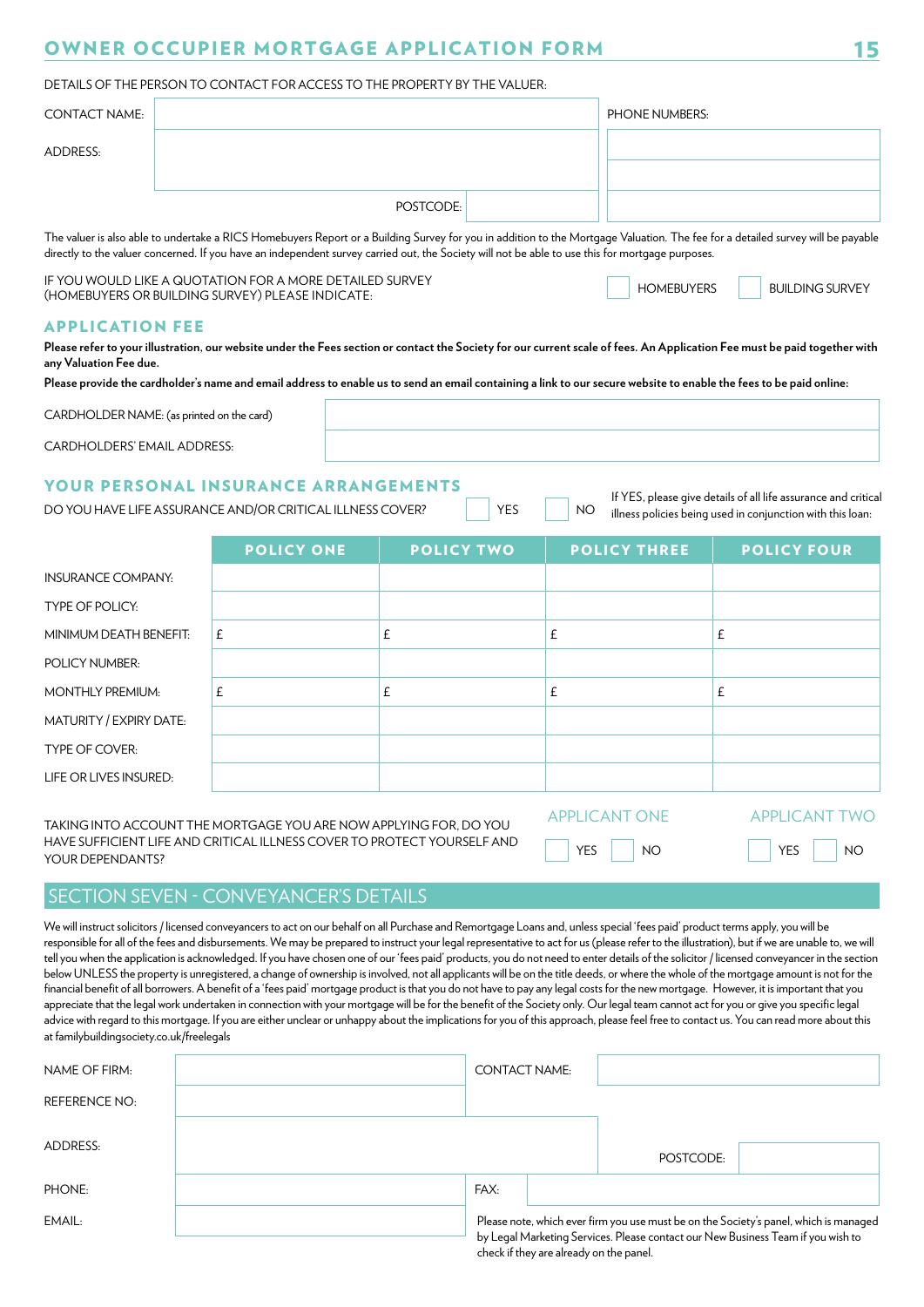## SECTION EIGHT - OTHER PROPERTY OWNED

#### OTHER PROPERTY OWNED

Please provide details below of all other properties owned. If you prefer to provide the information on a spreadsheet, please ensure the same detail below is provided.<br>OTHER PROPERTY

| <b>PROPERTY ADDRESS:</b>                                |           |           |             | <b>MORTGAGE LENDER:</b>      |   |
|---------------------------------------------------------|-----------|-----------|-------------|------------------------------|---|
|                                                         |           |           |             | <b>MORTGAGE OUTSTANDING:</b> |   |
|                                                         | POSTCODE: |           |             | MONTHLY MORTGAGE PAYMENT:    | £ |
| DATE PURCHASED (MONTH / YEAR)                           |           | <b>MM</b> | <b>YYYY</b> | <b>RENT RECEIVED:</b>        |   |
| <b>PROPERTY TYPE:</b><br>(e.g. 3 bed house, 2 bed flat) |           |           |             | OWNER:                       |   |
| <b>CURRENT VALUE:</b>                                   | £         |           |             |                              |   |

#### OTHER PROPERTY

| PROPERTY ADDRESS:                                       |           |           |             | <b>MORTGAGE LENDER:</b>      |   |
|---------------------------------------------------------|-----------|-----------|-------------|------------------------------|---|
|                                                         |           |           |             | <b>MORTGAGE OUTSTANDING:</b> |   |
|                                                         | POSTCODE: |           |             | MONTHLY MORTGAGE PAYMENT:    | £ |
| DATE PURCHASED (MONTH / YEAR)                           |           | <b>MM</b> | <b>YYYY</b> | <b>RENT RECEIVED:</b>        |   |
| <b>PROPERTY TYPE:</b><br>(e.g. 3 bed house, 2 bed flat) |           |           |             | OWNER:                       |   |
| <b>CURRENT VALUE:</b>                                   |           |           |             |                              |   |

#### OTHER PROPERTY

| <b>PROPERTY ADDRESS:</b>                                |           |           |             | <b>MORTGAGE LENDER:</b>      |   |
|---------------------------------------------------------|-----------|-----------|-------------|------------------------------|---|
|                                                         |           |           |             | <b>MORTGAGE OUTSTANDING:</b> | £ |
|                                                         | POSTCODE: |           |             | MONTHLY MORTGAGE PAYMENT:    | £ |
| DATE PURCHASED (MONTH / YEAR)                           |           | <b>MM</b> | <b>YYYY</b> | <b>RENT RECEIVED:</b>        | £ |
| <b>PROPERTY TYPE:</b><br>(e.g. 3 bed house, 2 bed flat) |           |           |             | OWNER:                       |   |
| <b>CURRENT VALUE:</b>                                   |           |           |             |                              |   |

#### OTHER PROPERTY

| <b>PROPERTY ADDRESS:</b>                                |           |           |             | <b>MORTGAGE LENDER:</b>      |   |
|---------------------------------------------------------|-----------|-----------|-------------|------------------------------|---|
|                                                         |           |           |             | <b>MORTGAGE OUTSTANDING:</b> | Ł |
|                                                         | POSTCODE: |           |             | MONTHLY MORTGAGE PAYMENT:    | £ |
| DATE PURCHASED (MONTH / YEAR)                           |           | <b>MM</b> | <b>YYYY</b> | <b>RENT RECEIVED:</b>        | Ł |
| <b>PROPERTY TYPE:</b><br>(e.g. 3 bed house, 2 bed flat) |           |           |             | OWNER:                       |   |
| <b>CURRENT VALUE:</b>                                   |           |           |             |                              |   |